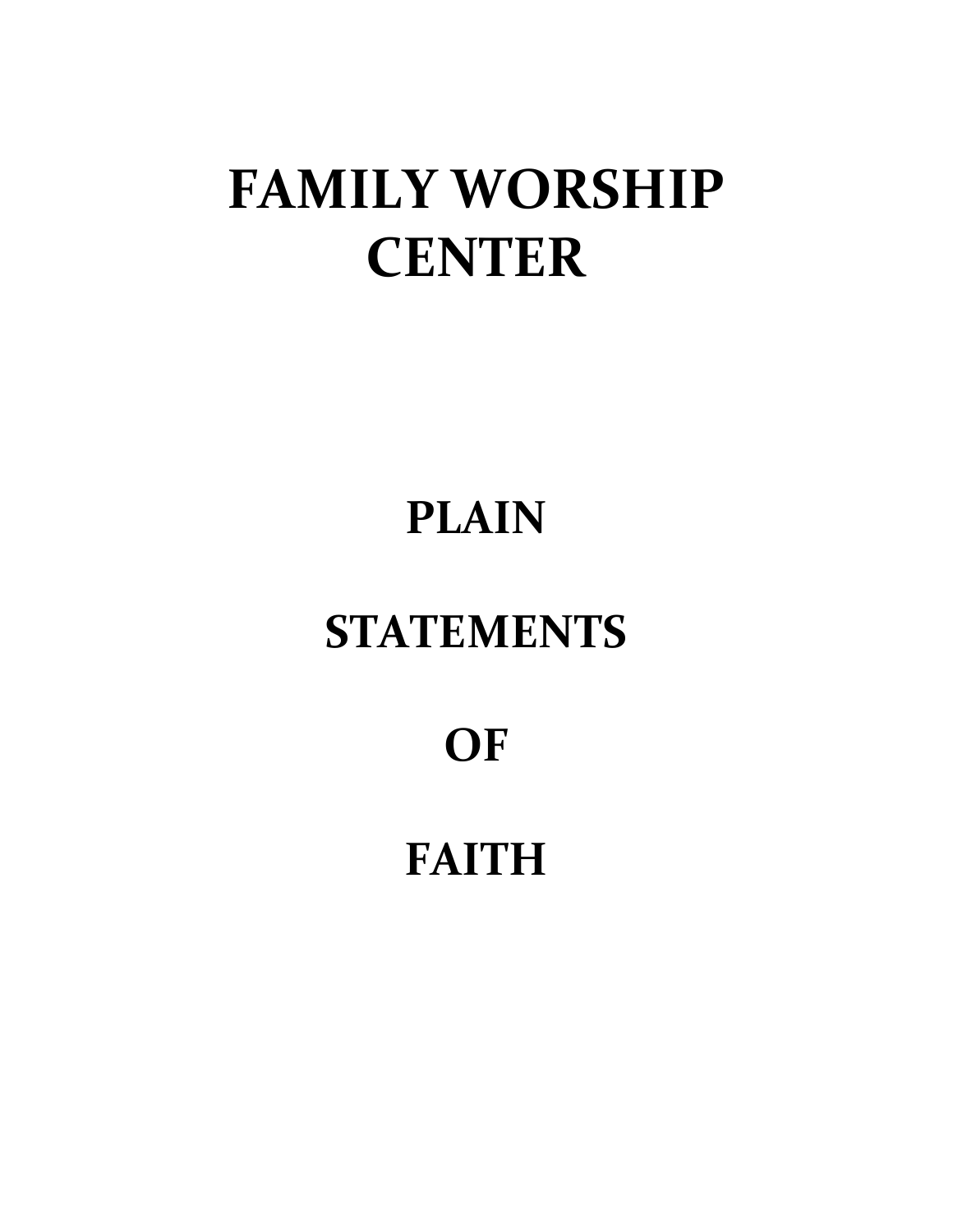# **Preface**

The times in which we live demand that the Body of Christ strive to adhere to the words of the Apostle Paul, in which he calls us to remain stedfast, unmoveable and always abounding in the work of the Lord (I Cor. 15:58). Modern societies have built their cultures on ideas and theories that shift with the sands of time; but the Kingdom of God operates according to fixed and eternal principles. Seasons may change; even people's customs tend to evolve. But one thing is immutable: Jesus Christ is the same yesterday, today and forever (Heb. 13:8).

Holy Scripture is God's timeless voice to all generations, commanding all men everywhere to repent (Acts 17:30). Therefore the Bible requires the Christian to incline his or her ear to God's Holy Word and to develop his or her beliefs accordingly. The Lord has faithfully given and preserved His Word through the ages in order for all persons to be able to read of His grace, majesty and His boundless love that is offered to all those for whom Christ died (I Jn. 2:2).

The nature and scope of our glorious redemption from sin, along with the beauties and joys of a full and free salvation, make necessary our stance in defense of the historic traditional texts and doctrines. These manuscripts and teachings were reverently passed down to us in written form from the hands of the earliest disciples of our Lord and Savior Jesus Christ. We, as servants of the Triune Godhead, join in fellowship with all the redeemed saints of God around the world (whatever his or her Protestant denomination) who still contend for a saving faith that is based solely upon a belief in Christ's virgin birth, His sinless life, His veritable sufferings, His atoning death on the cross, His bodily resurrection from the dead and His visible ascension.

In the following pages we outline, for your consideration and meditation, some essential truths which lead to a healthy theology of the heart and mind. Each statement of faith will promote piety among believers and a spur them on to a devoted life as we all await the coming of the Lord Jesus. – This pamphlet is adapted from the original 'Declaration of Faith' of the ICFG.

Brother Darrell Sutton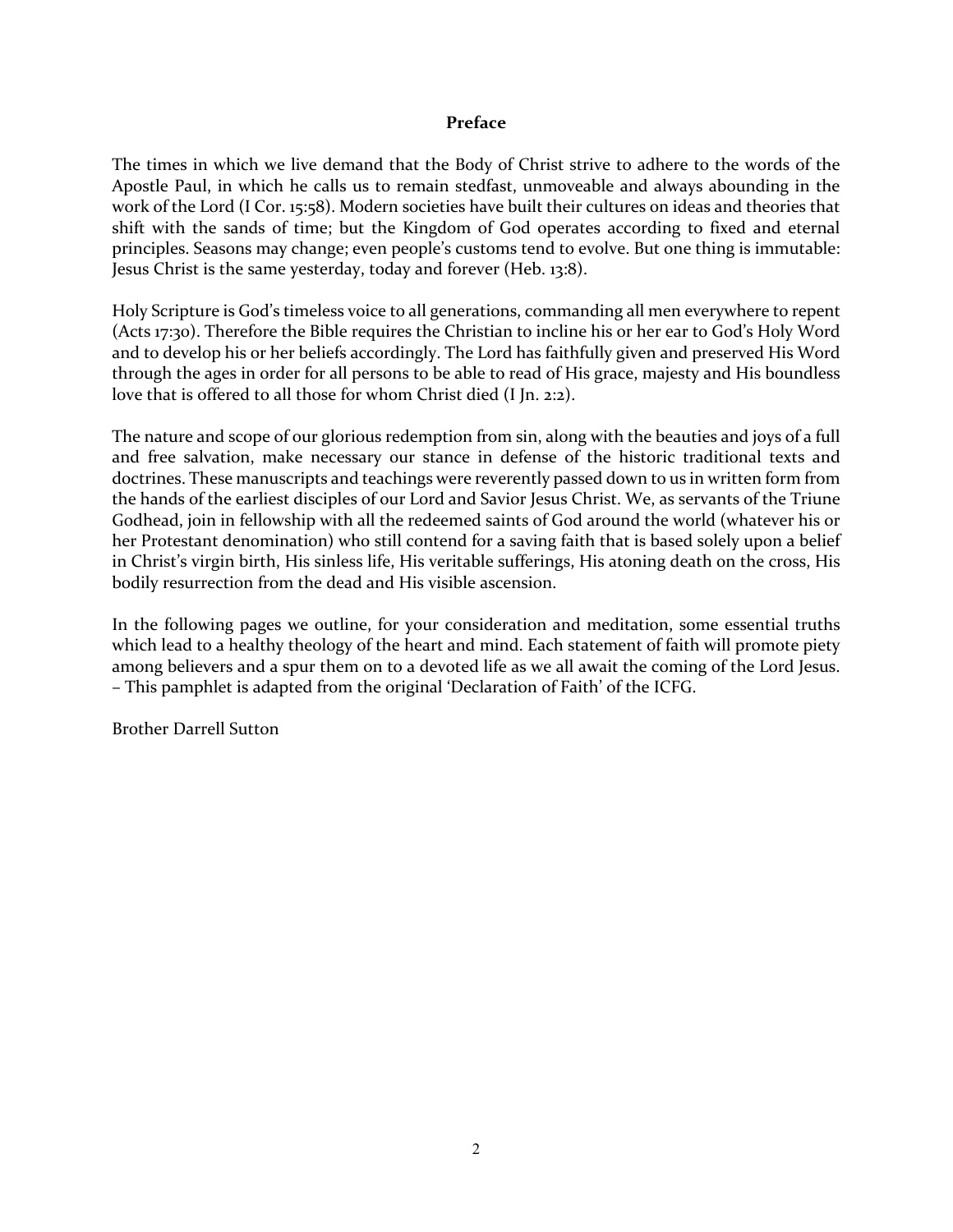# **I. THE SCRIPTURES**

We believe that the Holy Bible is God's precious Word: true, "immutable, steadfast, and as unchangeable as is its author, the Lord Jehovah. Our belief is that it was written by holy men of old as they were moved upon and <sup>22</sup>inspired by the Holy Spirit, that it is a <sup>33</sup>lighted lamp to guide wayward sinners to the heights of righteousness and glory. We believe that this divine inspiration extends equally and fully to all parts of the writings-historical, poetical, doctrinal and prophetical-as appeared in the original manuscripts; and that God's Word mirrors our sinful heart while at the same time revealing the face of a crucified Savior who himself trusted in the divinely inspired Word(s) of God. Jesus never questioned the validity of the Masoretic text of His day. Yet, He boldly proclaimed the Words of God which were traceable to Moses and the prophets of old.<sup>44</sup> Holy Scripture equips the believer for Christian life, is able to heal and quicken the human heart, and is the only true ground of Christian fellowship and unity. These are <sup>55</sup>Words that testify of Jesus;<sup>66</sup> The sum and total of the 66 books of scripture are to be revered and studied knowing that His Words are Spirit and Life (John 6:63).

#### \*Note on the preservation of scripture

We believe that God has continually preserved His canonical Words through the generations. Thus ensuring that knowledge of His redemptive work would be available to all. Our belief is that neither jot nor tittle has been lost, that the same God who 'preserved' His Son, The Living Word, while he was in this world was/is fully capable of maintaining His written Word which also came from above. It is for this reason that we use the AV 1611for congregational reading.

Every believer has the right to read any version he/she desires, and is obliged to seek his or her own spiritual edification. We only seek to differentiate between the traditional text which was faithfully passed down thru the centuries (which the AV1611 is based upon), and the critical text created in 1881 by Westcott and Hort. *We do not believe that the King James Bible was/is inspired in any sense of the word.*

# **Scripture References Where Taught**

<sup>11</sup>Heaven and earth shall pass away, but my words shall not pass away. Matthew 24:35. Forever, O Lord, They Word is settled in Heaven. Ps. 119:89.

 $^{22}$  All Scripture is given by inspiration of God, and is profitable for doctrine, for reproof, for correction, for instruction in righteousness: the man of God may be perfect thoroughly furnished unto all good works. II Timothy 3:16, 17.

<sup>33</sup> Thy Word is a lamp unto my feet, and a light unto my path. Psalm 119:105

<sup>44</sup> We have also a more sure word of prophecy; whereunto ye do well that ye take heed, as unto a light that shineth in a dark place, until the day dawn, and the day star arise in your hearts: knowing this first, that no prophecy of the scripture is of any private interpretation. For the prophecy came not in old time by the will of men: but holy men of God spake as they were moved by the Holy Ghost. II Peter 1:19-21.

<sup>55</sup> Search the scriptures; for in them ye think ye have eternal life: and they are they which testify of me. John 5:39.

 $66$  Study to show thyself approved unto God, a workman that needeth not to be ashamed, rightly dividing the Word of truth. II Timothy 2:15…. Let us walk by the same rule, let us mind the same thing. Phil. 3:16. (Also I John 4:1; Isaiah 8:20; I Thess. 5:21; Acts 17:11; I John 4:6; Jude 3; Ephesians 6:17; Ps. 119:59, 60; Phillippians 1:9-11.)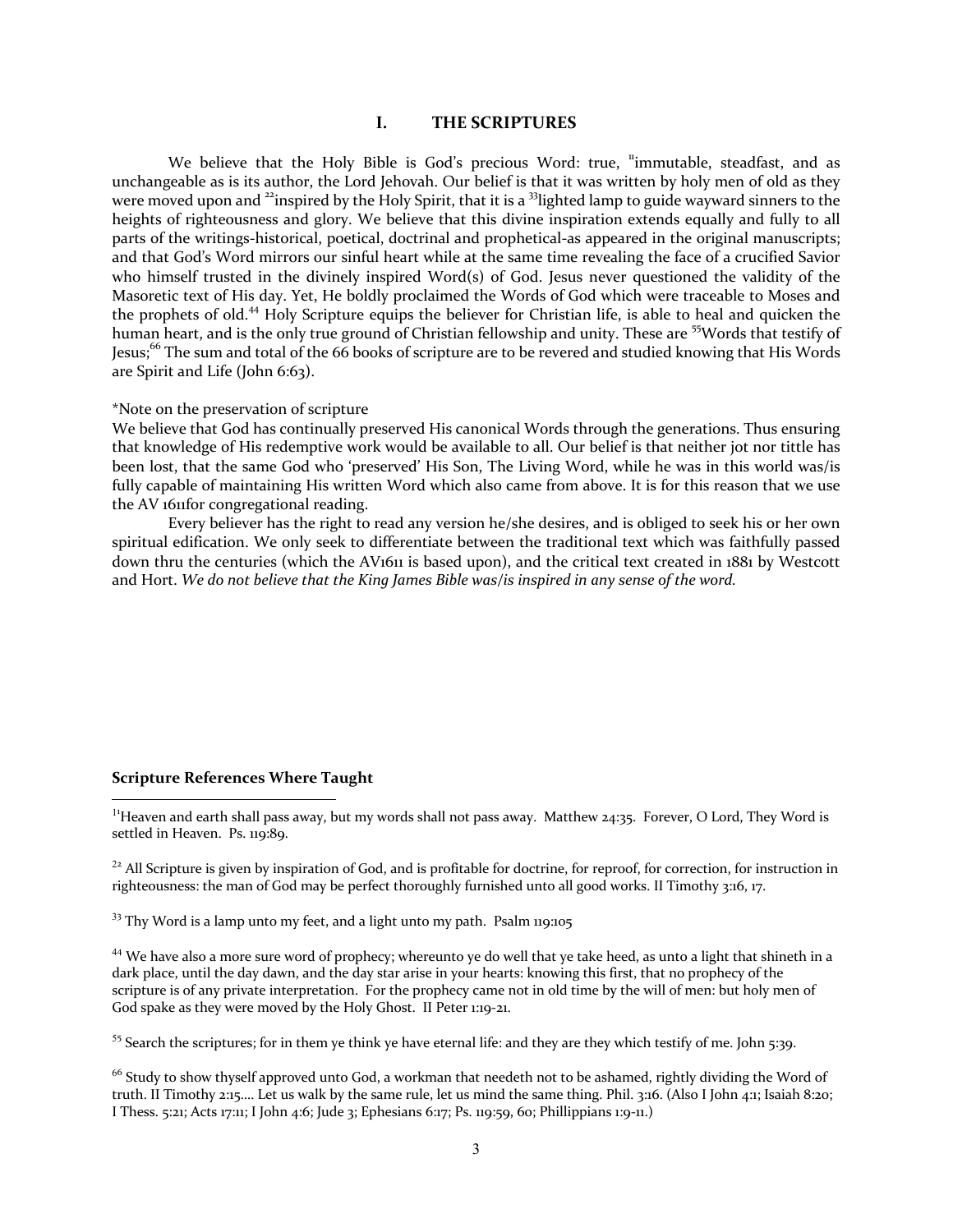### **II. THE ETERNAL GODHEAD**

We believe that there is  $\frac{1}{1}$ but one true and living God, who is creator of heaven and earth and all that is in them (Gen1:1); and that God is eternal, unending, everlasting, immutable and unchanging. We affirm the unity of the Godhead, that there are three persons, co-equal in every divine perfection, who, execute distinct but harmonious roles in the wonderful plan of redemption:

**The Father–who, being the architect of the divine plan of redemption <sup>82</sup> was separated from us by** sin. <sup>93</sup>Yet whose heart was so filled with love that He gave His son in the fullness of time that he might be born into this world to accomplish so great a redemption on our behalf.

The Son–<sup>104</sup>co-existent and co-eternal with the Father, who, conceived by the Holy Spirit and <sup>115</sup>born of the Virgin Mary took upon Himself the form of a man, bore our sins, carried our sorrows, and by the shedding of His precious blood upon the cross of Calvary purchased redemption for all that would believe upon Him. Then, bursting the bonds of death and hell rose from the grave and ascended on high leading captivity captive, <sup>126</sup> that as the great Mediator between God and man, He might stand at the right hand of the Father making intercession for those for whom He laid down His life.

The Holy Spirit-the <sup>137</sup>third person of the triune Godhead, eternal, co-existent, and co-equal with the Father and the Son in every sense of the word. His chief operations consist of conviction of sin, of righteousness and of judgment. <sup>148</sup>He draws sinners to the Savior, reproving, pleading, searching, comforting, guiding, quickening, instructing, glorifying, baptizing and enduing believers with power from on high, daily sanctifying a holy remnant as He prepares them for the coming of the Lord.

# **Scripture References Where Taught**

 $^{71}$  …Before me there was no God formed, neither shall there be after me. Isaiah 43:10…Is there a God beside me? Yea, there is no God; I know not any. Isaiah 44:8.

 $82$  According as He hath chosen us in Him before the foundation of the world Eph 1:4.

93For God so loved the world, that He gave His only begotten Son, that whosoever believeth in Him should not perish, but have everlasting life. John 3:16.

<sup>104</sup>In the beginning was the Word, and the Word was with God, and the Word was God. The same was in the beginning with God. All things were made by Him, and without Him was not anything made that was made. John 1:1-3. (Also Job 38:4-7)

<sup>115</sup> Behold, a virgin shall be with child, and shall bring forth a Son and they shall call his name Emmanuel. Matt. 1:23.

 $12^6$  I, even I, am the Lord; and beside me there is no saviour. Isa. 43:11. For there is one God, and one Mediator between God and men, the man Christ Jesus; who gave Himself a ransom for all. I Tim. 2:5. For through Him we both have access by one Spirit unto the Father. Ephesians 2:18.

<sup>137</sup>For there are three that bear record in Heaven, the Father, the Word, and the Holy Ghost: and these three are one. I John 5:7.

<sup>148</sup> But when the Comforter is come, whom I will send unto you from the Father, even the Spirit of truth, which proceedeth from the Father, He shall testify of me. John 15:26. (Also II Cor. 13:14; Matt. 28:19; Rom. 8:11; John 16;7-14.)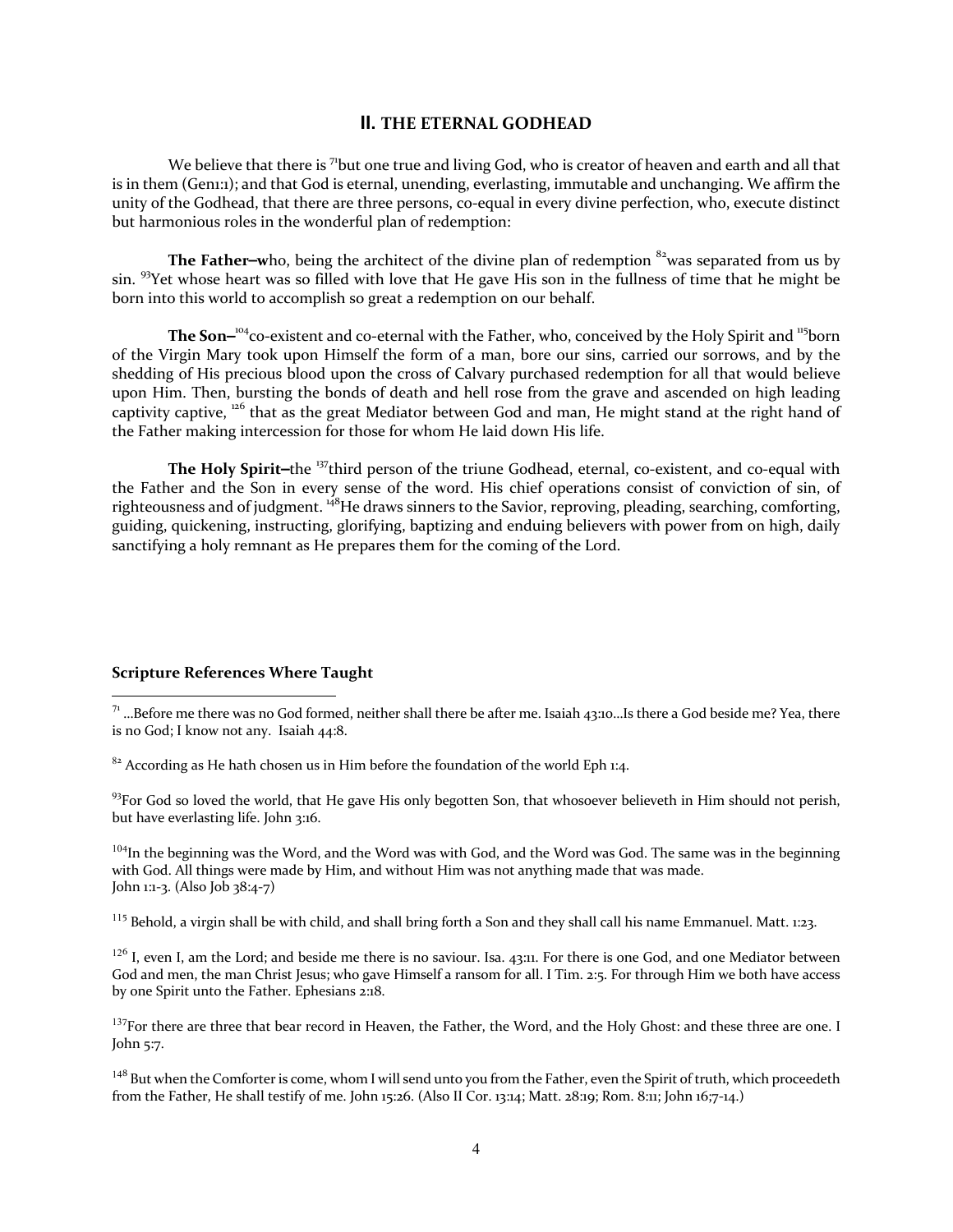#### **III. MAN, CREATED AND FALLEN**

We believe that man was <sup>15</sup>created in the image of God, before whom he walked in holiness and purity, but that by voluntary disobedience and transgression he fell from Eden's purity and innocence to a place of depravity. <sup>16</sup>In consequence of this sin, man lost his spiritual life, becoming dead in trespasses and sins, and that he became subject to the power of the devil.<sup>17</sup> Not by constraint but by choice, Sinners are shapen in iniquity and <sup>18</sup>utterly devoid by nature of that holiness required by the law of God. Indeed every child of Adam is born into this world with a nature that is essentially and unchangeably bad apart from divine grace, <sup>19</sup>guilty and without excuse, justly deserving the condemnation of a just and holy God.

\*Note on the Genesis account of creation

We believe that the story of Man's beginning in this world is true and not to be regarded as myth or as fiction. Genesis records the actual history of this world as God would have us to believe it and not as a figurative narrative.

<sup>&</sup>lt;sup>15</sup> God created man in His own image. Gen. 1:27 16

Wherefore as by one man sin entered into the world and death by sin; and so death passed upon all men, for all have sinned. Rom. 5:12. By one man's obedience many were made sinners. Rom. 5:19 (Also John 3:6; Ps. 51:5; Rom. 5:15-19; 8:7.)

<sup>&</sup>lt;sup>17</sup> We have turned every one to his own way. Isa. 53:6. (Also Gen. 6:12; 3:9-18.) 18

Among whom also we had our conversation in times past in the lusts of our flesh, fulfilling the desires of the flesh and of the mind; and were by nature the children of wrath, even as others. Eph. 2:3. (See Rom. 1:18, 2:1-16; Matt. 20:15; Gal. 3:10; Ezek. 18:19,20.) 19

<sup>…</sup>So that they are without excuse. Rom. 1:20. That every mouth may be stopped, all the world may become guilty before God. Rom. 3;19. (Also Gal. 3:22.)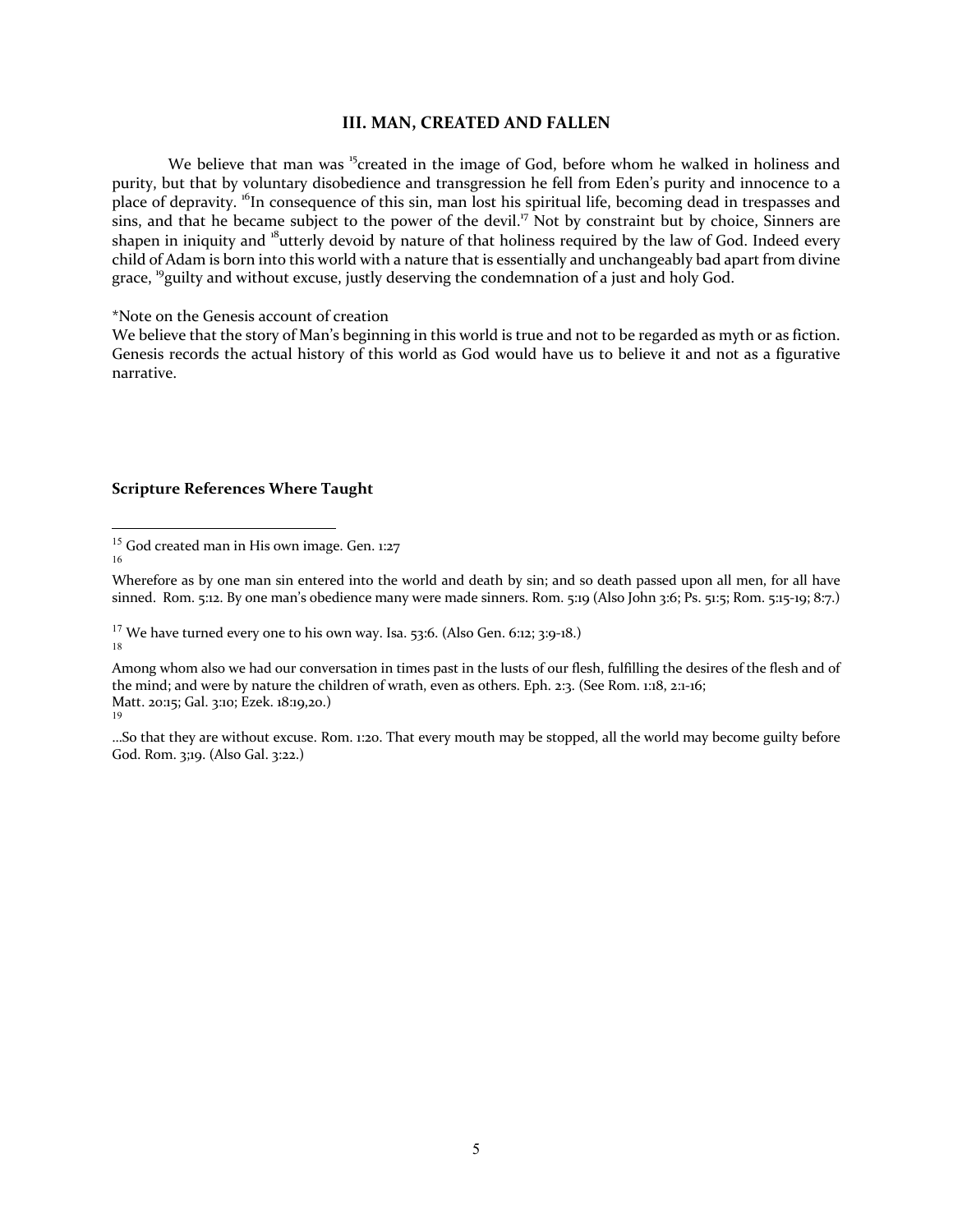# **IV. OUR PERFECT REDEMPTION**

We believe that  $20^{\circ}$  while we were yet sinners Christ died for us, the Just for the unjust;  $21^{\circ}$  freely, and by divine appointment of the Father taking the sinner's place, bearing his sins, receiving his condemnation, dying his death, <sup>22</sup>fully paying his penalty, and signing with His life's blood, the pardon of everyone who should believe upon Him; <sup>23</sup>that upon simple faith and acceptance of the atonement purchased on Mount Calvary, <sup>24</sup>the vilest sinner may be cleansed of his iniquities and made whiter than the driven snow.

We affirm that our redemption has been accomplished solely by the blood of our Lord Jesus Christ, who was made to be sin and was made to be a curse for us, dying in our room and stead, and that no repentance, no feeling, no faith, no good resolutions, no sincere efforts, no submission to the rules and regulations of any church, nor all the churches that have existed since the days of the Apostles can add in the very least degree to the value of the blood, or to the merit of the finished work wrought for us by Him who united in His person true and proper deity with perfect and sinless humanity.

# **Scripture References Where Taught**

20

He was wounded for our transgressions. He was bruised for our iniquities: the chastisement of our peace was upon Him; and with His stripes we are healed. Isa. 53:5 21

Who gave Himself for us, that He might redeem us from all iniquity, and purify unto Himself a peculiar peole, zealous of good works. Titus 2:4.

22

Let the wicked forsake his way, and the unrighteous man his thoughts: and let him return unto the Lord, and He will have mercy upon him; and to our God, for He will abundantly pardon. Isa. 55:7  $23$ 

Wherefore the is able also to save them to the uttermost that come unto god by Him, seeing He ever liveth to make intercession for them. Heb. 7:25

 $24$  Come now, and let us reason, together, saith the Lord: though your sins be as scarlet, they shall be as white as snow; though they be red like crimson, they shall be as wool. Isaiah 1:18.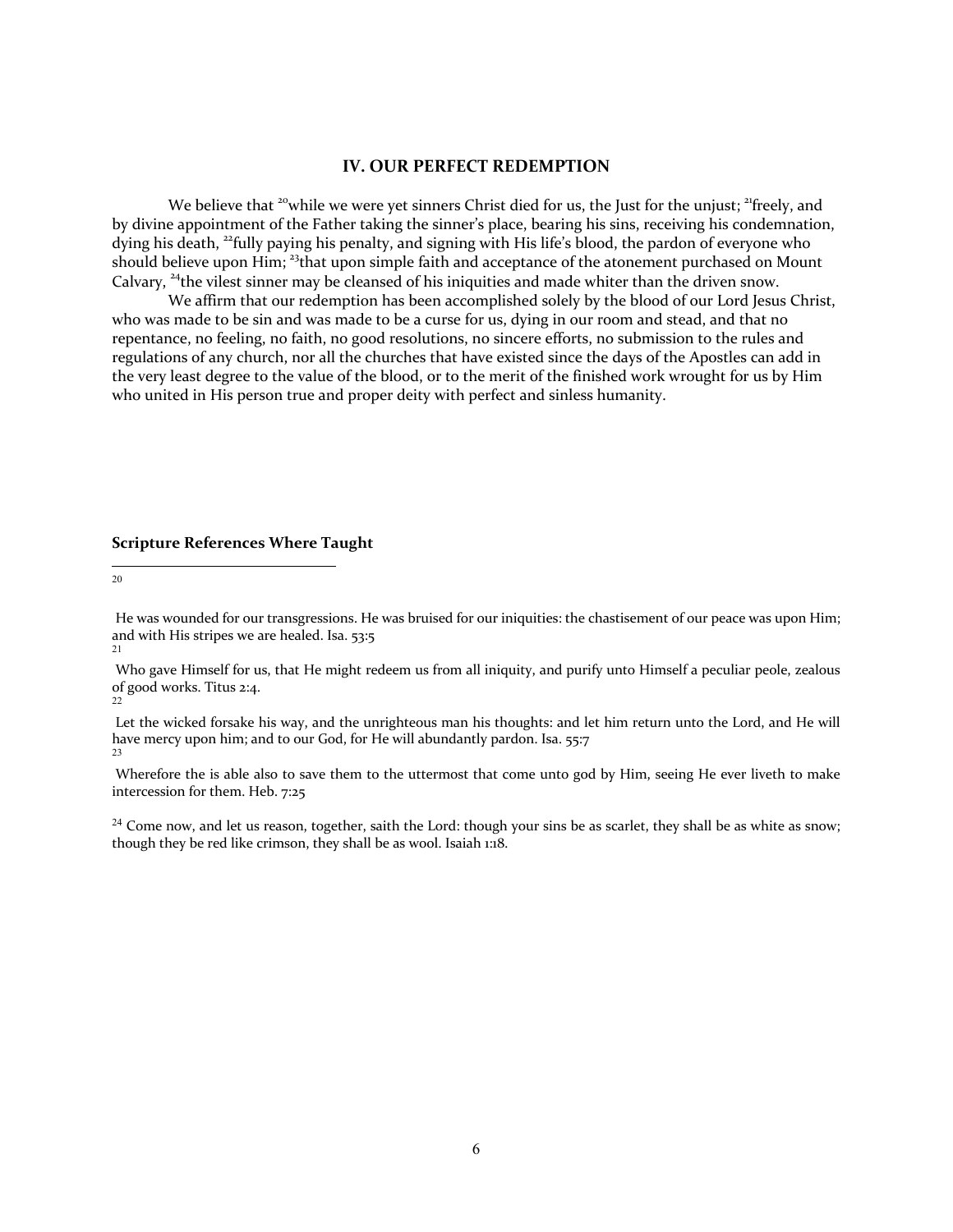# **V. SALVATION THROUGH CHRIST ALONE**

We believe that <sup>25</sup>the salvation of sinners is wholly through grace; <sup>26</sup>that we have no righteousness or <sup>27</sup>goodness of our own <sup>28</sup>wherewith to seek divine favor, and must come. Therefore, throwing ourselves upon the <sup>29</sup>unfailing mercy and love of Him who bought us and washed us in His own blood<sup>30</sup> and pleading the merits and the righteousness of Christ the Savior, while standing upon His word, we accept the <sup>31</sup>free gift of His love and pardon.

We further believe that, owing to universal death through sin, no one can enter into the kingdom of God unless born-again, and that no degree of reformation, however great, no attainments in morality however high can produce new birth in Jesus.

\*We do not believe in any teaching, which leads one to seek the aid of deceased saints, which promotes sacraments (baptisms & communion), birthright, or Church membership as a form of salvation, or causes the seeker to believe that good works alone are enough for right-standing with God. It is only by trusting in the shed blood of Jesus can one expect to be saved from their sins. {Not of works lest any man should boast Eph 2:9}

#### **Scripture References Where Taught**

 $29$  Verily, verily, I say unto you, He that believed on me hath everlasting life. John 6:47.

<sup>&</sup>lt;sup>25</sup> By grace are ye saved. Eph. 2;8.

<sup>26</sup> …There is none righteous, no, not one. Rom. 3:10

<sup>&</sup>lt;sup>27</sup> All have sinned, and come short of the glory of God. Rom. 3:23

<sup>&</sup>lt;sup>28</sup> We are all as an unclean thing, for all our righteousness are as filthy rags; and we all do fade as a leaf; and our iniquities, like the wind, have taken us away. Isaiah 64:6

<sup>&</sup>lt;sup>30</sup> But now in Christ Jesus ye who sometimes were fall off are made nigh by the blood of Christ. Eph. 2:13

 $31$  For the wages of sin is death; but the gift of God is eternal life through Jesus Christ our Lord. Rom. 6:23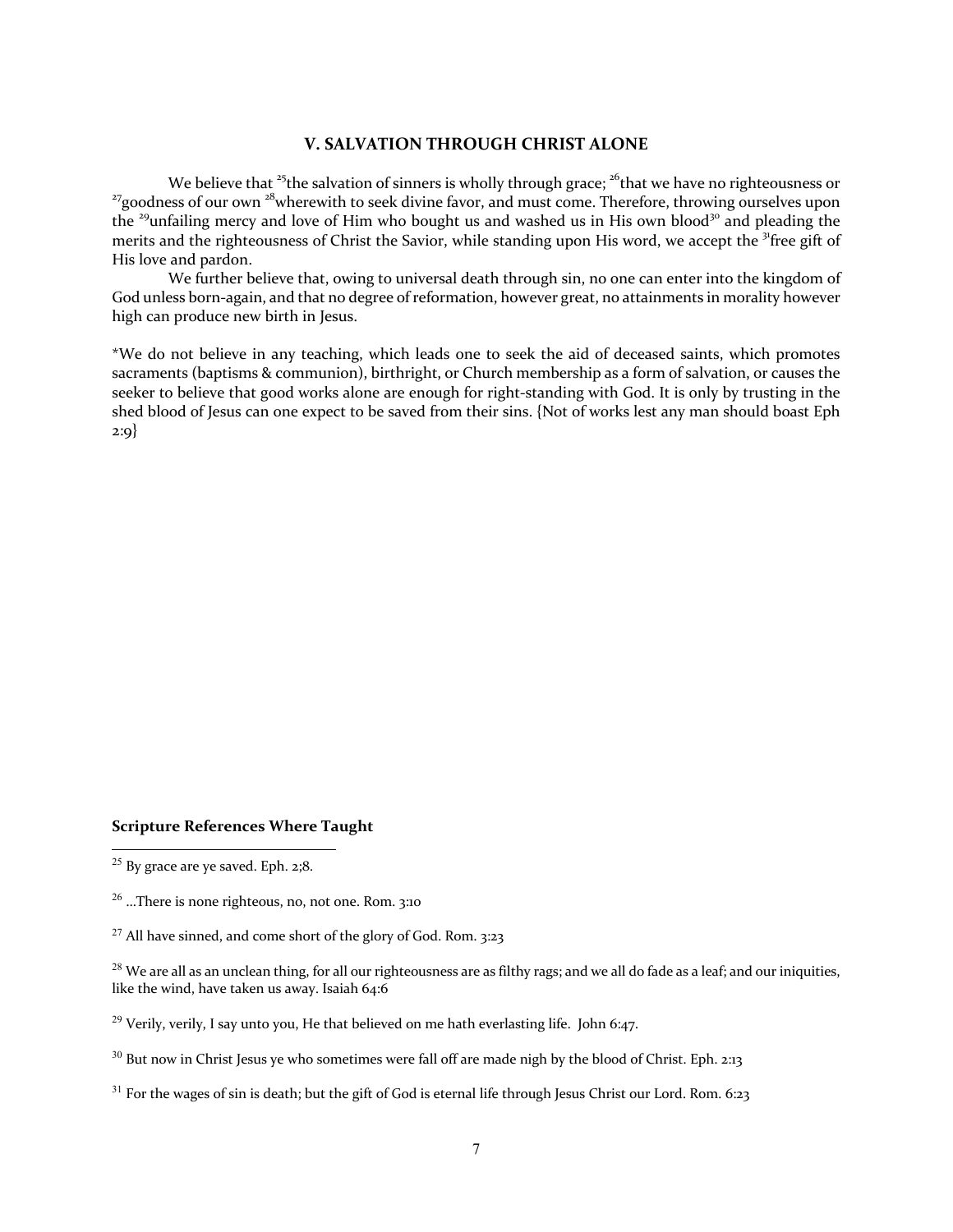# **VI. REPENTANCE AND ACCEPTANCE**

We believe that <sup>32</sup>upon sincere repentance, godly sorrow for sin, and a whole-hearted acceptance of the Lord Jesus Christ, they who call upon Him may be <sup>33</sup>justified by faith, through His precious blood and  $34$ that in place of condemnation they may have  $35$ the most blessed peace, assurance and favor with God, that with open arms of mercy and pardon the Savior waits to receive each penitent who will in unfeigned contrition and <sup>36</sup> supplication for mercy, open the door of his heart and accept Him as Lord and King.

 $32$  If we confess or sins, He is faithful and just to forgive us our sins, and to cleanse us from all unrighteousness. I John 1:19.

<sup>&</sup>lt;sup>33</sup>Being justified by faith, we have peace with god through our Lord Jesus Christ; by whom also we have access, by faith, into this grace wherein we stand, and rejoice in home of the glory of God. Rom. 5:1,2.

 $34$ There is, therefore, now no condemnation to them which are in Christ Jesus, who walk not after the flesh, but after the spirit. Romans 8:1.

<sup>&</sup>lt;sup>35</sup>To give knowledge of salvation unto His people by the remission of their sins, through the tender mercy of our God; whereby the day-spring from on high hath visited us, to give light to them that sit in darkness and in the shadow of death, to guide our feet into the way of peace. Luke 1:77-79.

<sup>&</sup>lt;sup>36</sup>...Him that cometh to me, I will in no wise cast out. John 6:37.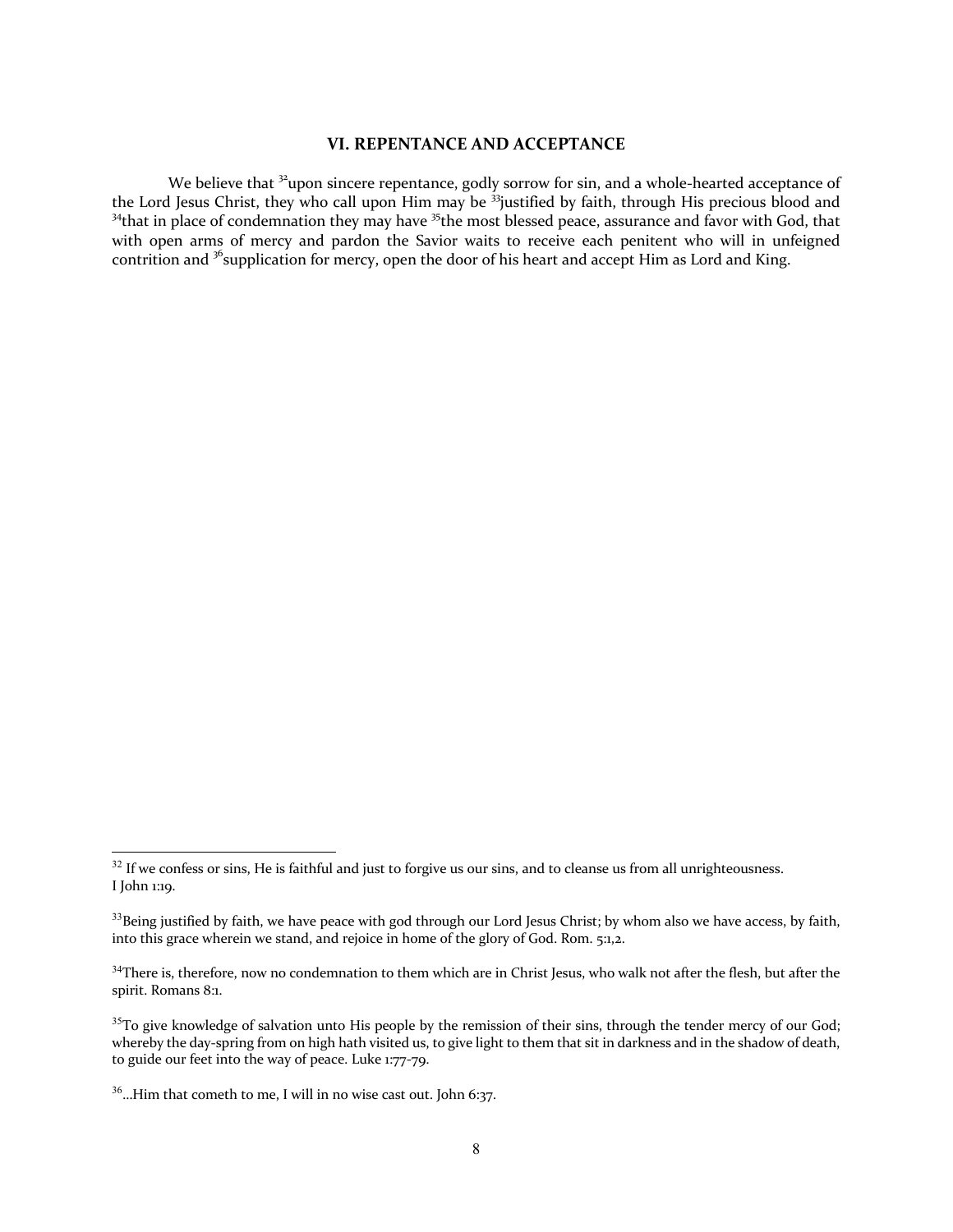# **Scripture References Where Taught**

# **VII. REGENERATION**

We believe that regeneration is a supernatural work of the Holy Spirit by which the divine nature and divine life are given.<sup>37</sup> It is instantaneous and is accomplished solely by the power of the Holy Spirit through the instrumentality of the Word of God.<sup>38</sup> That old things are passed away and all things are become new, when the repentant sinner, as enabled by the Holy Spirit, responds in faith to the divine provision of salvation. Fruits worthy of repentance as demonstrated in righteous attitudes and conduct will manifest genuine regeneration. Good works will be its proper evidence and fruit 39having had imputed to him or her the righteousness of the Redeemer, and having received of the Spirit of Christ, new desires and a new perspective of life, time, and eternity, fills the blood-washed heart <sup>40</sup>so that his or her desire is now to openly confess and serve the Master, seeking ever those things which are above

# **Scripture References Where Taught<sup>41</sup>**

 $37$  ...Except a man be born again, he cannot see the kingdom of God. John 3:3.

<sup>38</sup> Verily Verily I say unto you, He that heareth my word and believeth on Him that sent me, hath everlasting life, and shall not come into condemnation: but is passed from death unto life. John 5:24/Therefore, if any man be in Christ, he is a new creature: old things are passed away; behold all things are become new. II Cor. 5:17.

<sup>39</sup> I am crucified with Christ: nevertheless I live; yet not I, but Christ liveth in me; and the life which I now live in the flesh I live by the faith of the Son of God, who loved me, and gave Himself for me. Gal. 2:20. Being justified freely by His grace, through the redemption that is in Christ Jesus; whom God hath sent forth to be a propitiation through faith in His blood, to declare His righteousness for the remission of sins that are past, through the forbearance of God. Romans 3:24, 25.

 $40$  Blessed is the man that walketh not in the counsel of the unglodly, nor standeth in the way of sinners, nor sitteth in the seat of the scornful. But his delight is in the law of the Lord; and in His law doth he meditate day and night. Psalm 1:1, 2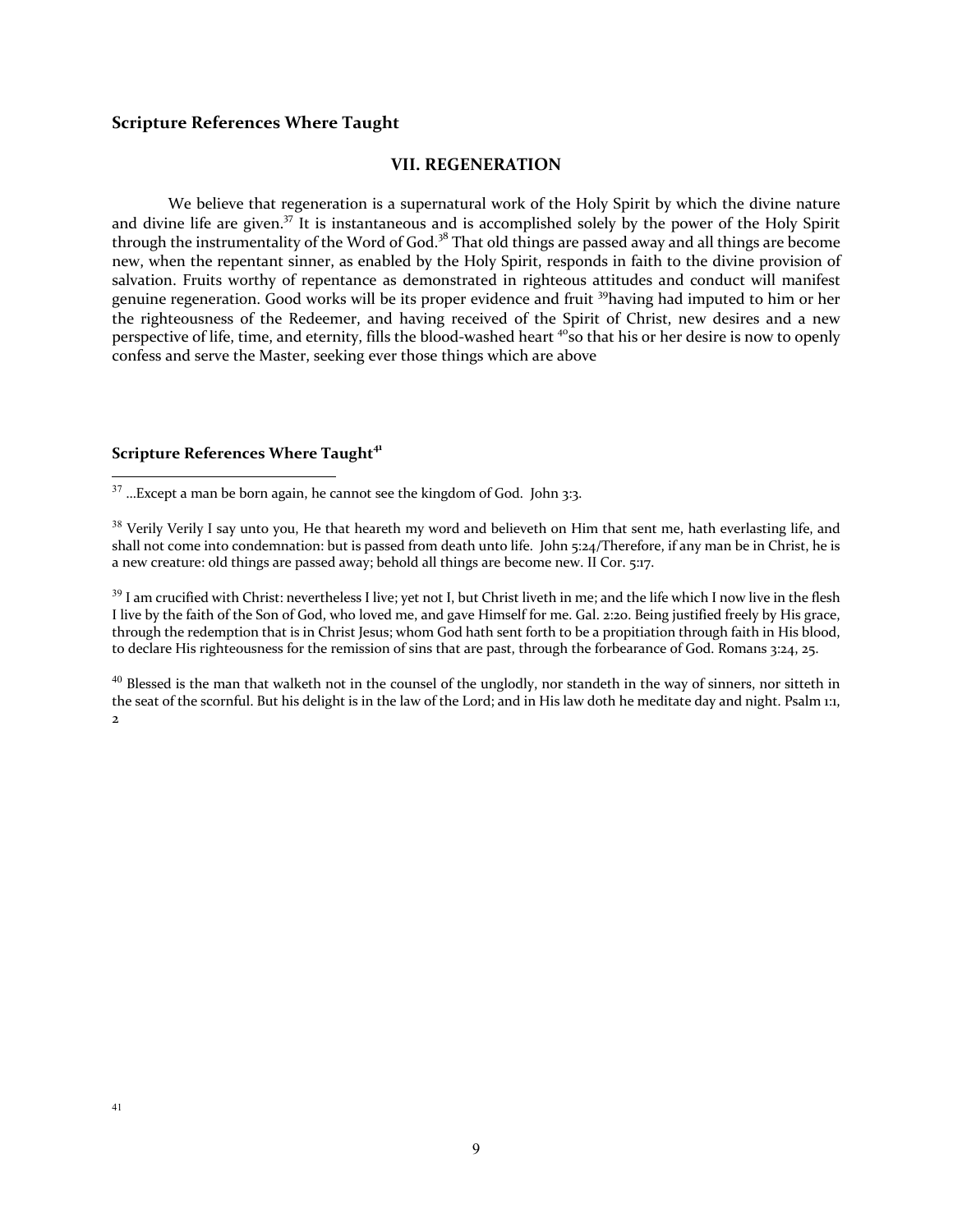### **VIII. JUSTIFICATION BY FAITH**

We believe one's 'justification' to be the legal declaration made by God<sup>42</sup> whereby someone who has trusted in the finished work of Christ is now declared to be 'not guilty.' It is not that sin was never present, but that Christ's blood has produced a true atonement through which one may find genuine and lasting peace with God.<sup>43</sup> We teach therefore, that justification before God is an act of God by which He declares righteous those who, through faith in Christ,<sup>44</sup> repent of their sins and confess Him as sovereign Lord (Rom 10:9, 10). This righteousness is apart from any virtue or work of man and involves the placing of our sins on Christ and the imputation of Christ's righteousness to us. By this means God is enabled to be just, and the justifier of the one who has faith in Jesus (Rom 3:26).

 $42$  "Knowing that a man is not justified by the works of the Law, but by the faith of Jesus Christ. Even we have believed in Jesus Christ, that we might be justified by the faith of Christ, and not by the works of the Law: For by the works of the law shall no flesh be justified." Gal 2:16

 $43$  Therefore being justified by faith, we have peace with God through our Lord Jesus Christ. Rom  $5:1$ 

<sup>&</sup>lt;sup>44</sup> And by Him all that believe are justified from all things, from which ye could not be justified by the Law of Moses." Acts 13:39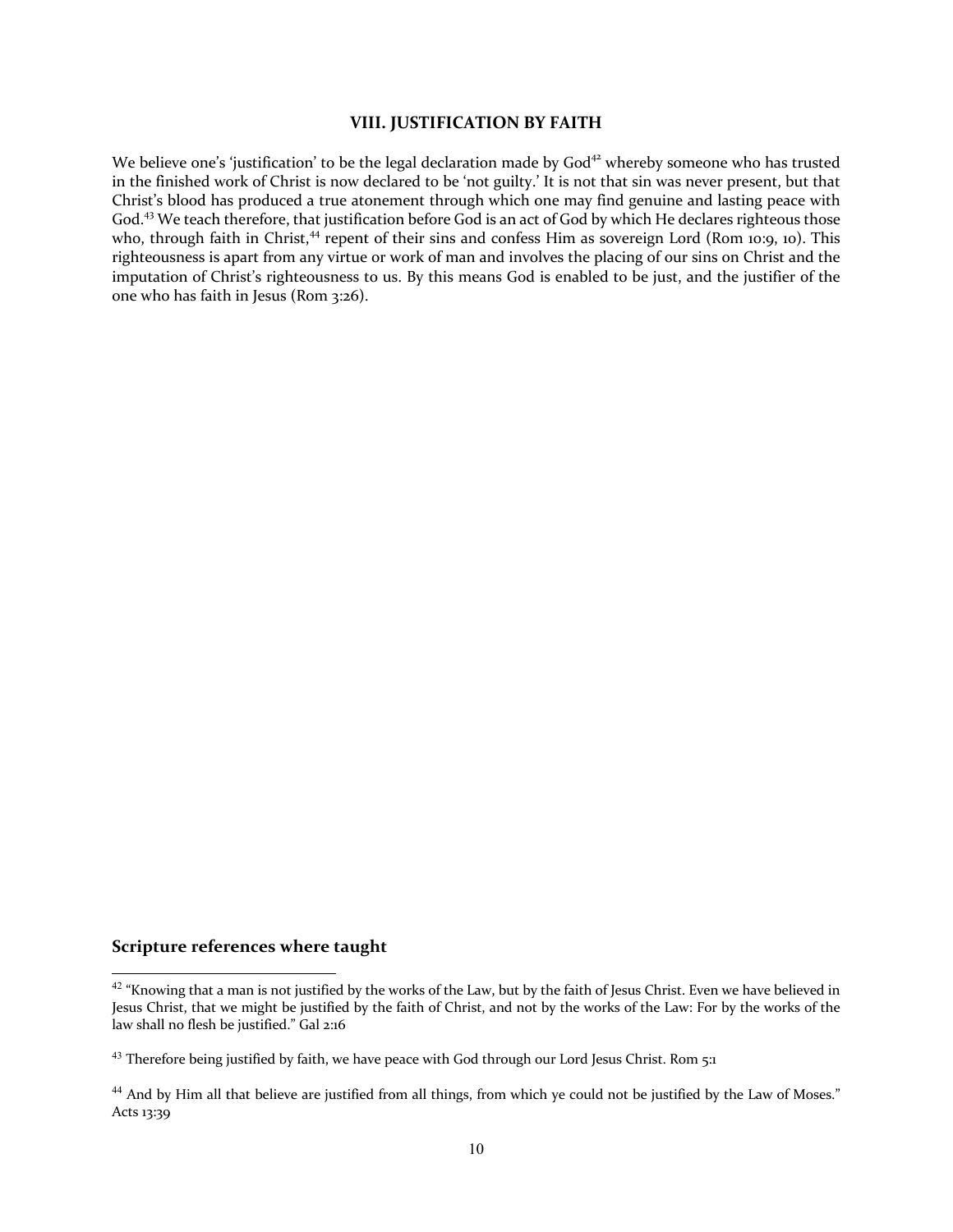### **IX. SANCTIFICATION**

We believe that every believer in Christ is sanctified, set apart unto God by Justification and is therefore declared to be holy and therefore identified as a saint. This sanctification is positional and instantaneous and must not be confused with progressive sanctification.<sup>45</sup>

At the same time we recognize that there is a work of the Holy Spirit which is progressive in nature, by which believers in Christ are brought more and more into conformity with the image of Jesus.<sup>46</sup>

Believing that each and all believers are a part of a daily conflict—the inward man battling against the flesh—we understand that the Holy Spirit has made provision for our victory thru the Cross of the Lord Jesus. The conflict, battle, struggle or war between flesh and Spirit stays with the believer all of his earthly days. Any attempt to eradicate the sin nature is unscriptural according to the Word of God and is to be eshewed. Yet victory over sin is a possibility only thru the help, aid and assistance of the Holy Spirit who was given to comfort and strengthen the believer.<sup>47</sup>

<sup>&</sup>lt;sup>45</sup> Unto the Church of God which is at Corinth, to them that are sanctified in Christ Jesus, called to be saints, with all that in every place call upon the name of Jesus Christ our Lord, both their's and our's. I Cor 1:2

<sup>&</sup>lt;sup>46</sup> For whom he did foreknow, he also did predestinate to be conformed to the image of His Son, that he might be the firstborn among many brethren. Rom 8:29

 $47$  That ye put off concerning the former conversation, the old man which is corrupt according to the deceitful lusts and be renewed in the spirit of your mind; and that ye put on the new man, which after God is created in righteousness and true holiness. Eph 4:22-24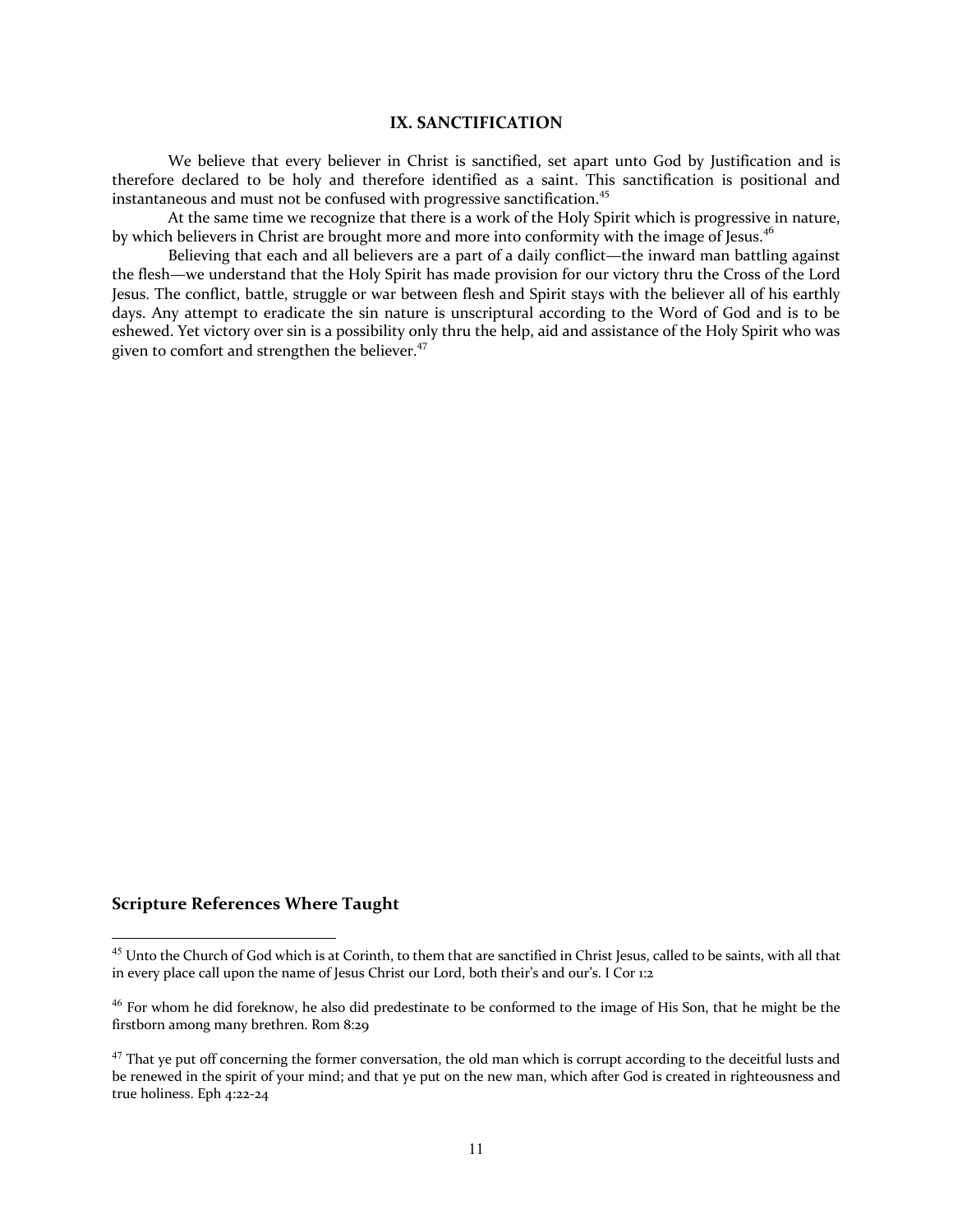# **X. SEPARATION**

We believe that separation is the result of sanctification and that this is clearly taught throughout the Old and New Covenants, and that scripture reveals a time of apostasy and worldliness in the last days which shall progressively become more prominent.<sup>48</sup>

We affirm that a total and unreserved consecration to God is necessary for these last days as we prepare for the coming of the Lord.<sup>49</sup>

 $48$  Now the Spirit speaketh expressly that in the latter times some shall depart from the faith giving heed to seducing spirits and doctrines of devils; I Tim 3:1

<sup>&</sup>lt;sup>49</sup> But of that day and hour knoweth no man, no, not the angels of heaven but my Father only. But as the days of Noah were, so shall also the coming of the Son of Man be. For as in the days that were before the flood they were eating and drinking, marrying and giving in marriage, until the day that Noah entered into the ark, and knew not until the flood came, and took them all away; so shall also the coming of the Son of Man be. Mat 24:36-39.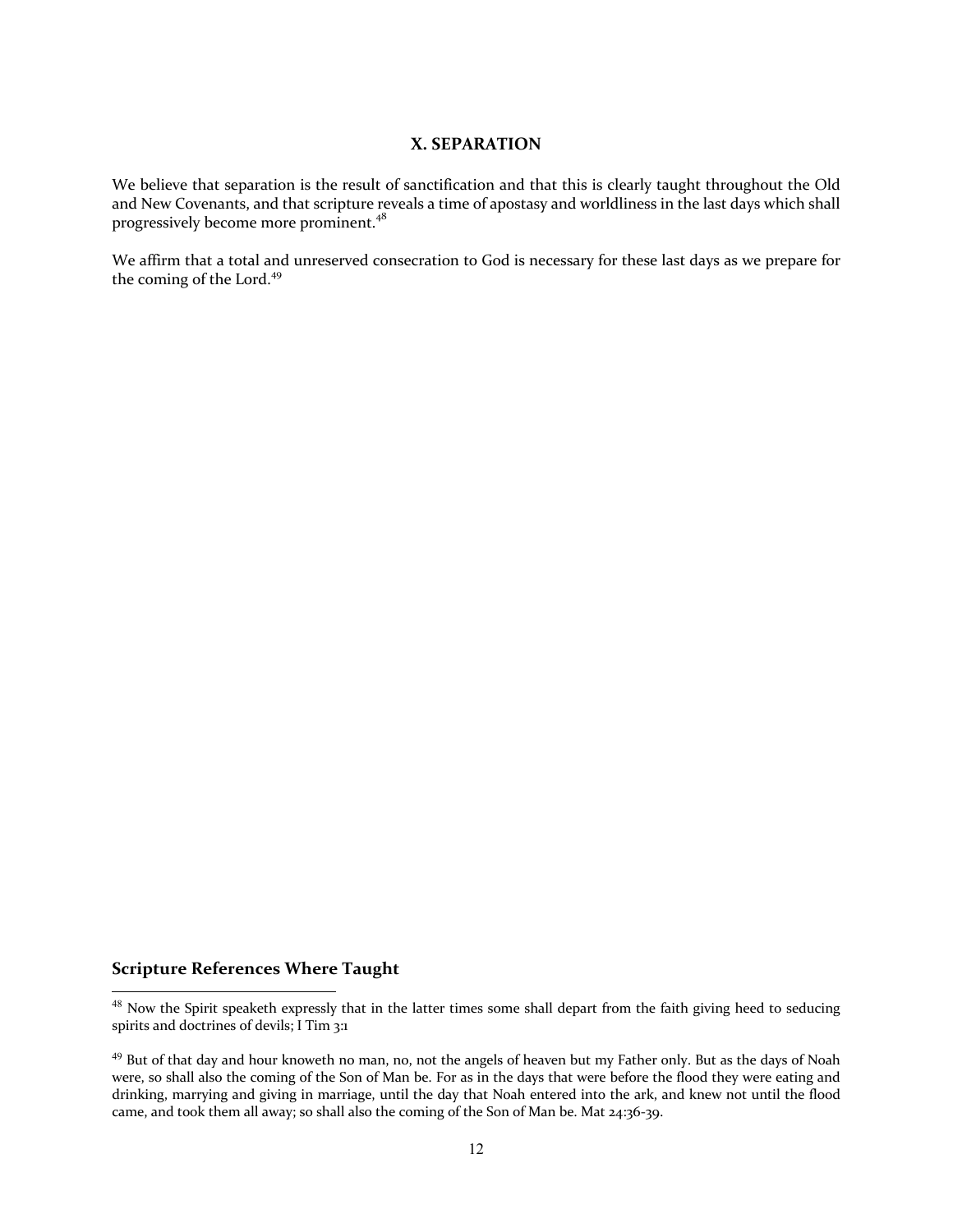#### **XI. THE DAILY CHRISTIAN LIFE**

We believe that having been cleansed by the precious blood of Jesus Christ and having received the witness of the Holy Spirit at conversion, <sup>50</sup>it is the will of God that we be sanctified daily and <sup>51</sup>become partakers of His holiness; <sup>52</sup>growing constantly stronger in faith, power, prayer, love and service, first as babies desiring the sincere milk of the Word; <sup>53</sup>then as dear children walking humbly, seeking diligently the hidden life, <sup>54</sup>where self decreases and Christ increases; then as strong men having on the whole armor of God <sup>55</sup>marching forth to new conquests in His name beneath His blood-stained banner, ever living a patient, sober, unselfish, godly like that will be a true reflection of Christ within.

We believe that we are called with a holy calling, to walk not after the flesh, but after the Spirit, and to live in the power of the indwelling Spirit that we will not fulfill the lust of the flesh. But the flesh, with its fallen, Adamic nature, which in this life is never eradicated, being with us to the end of our earthly pilgrimage, needs to be kept by the Spirit constantly in subjection to Christ, or it will manifest its presence in our lives to the dishonor of our Lord. (Rom 6:11-13; 8:2,4 12-13; Gal 5:16-23; Eph 4:22-24; Col2: 1-10; I Pet 1:14-16)

# **Scripture References Where Taught**

 $51$  Having therefore these promises, dearly beloved, let us cleanse ourselves from all filthiness of the flesh and spirit, perfecting holiness in the fear of God. II Cor. 7:1

 $52$ The path of the just is as the shining light that shineth more and more unto the perfect day. Prov. 4:18.

 $53$ Therefore, leaving the principles of the doctrine of Christ, let us go on unto perfection. Heb. 6:1.

 $54$  For they that are after the flesh do mind the things of the flesh; but they that are after the Spirit, the things of the Spirit. Romans 8:5

<sup>55</sup>An highway shall be there, and a way, and it shall be called the way of holiness; the unclean shall not pass over it; but it shall be for those: the wayfaring men, though fools, shall not err therein. Isaiah 35:8 (Also I Peter 2:2) .

 $50$  For this is the will of God, even your sanctification. I Thessalonians 4:3. And the very God of peace sanctify you wholly; and I pray God your whole spirit and soul and body be preserved blameless unto the coming of our Lord Jesus Christ. I Thess. 5:23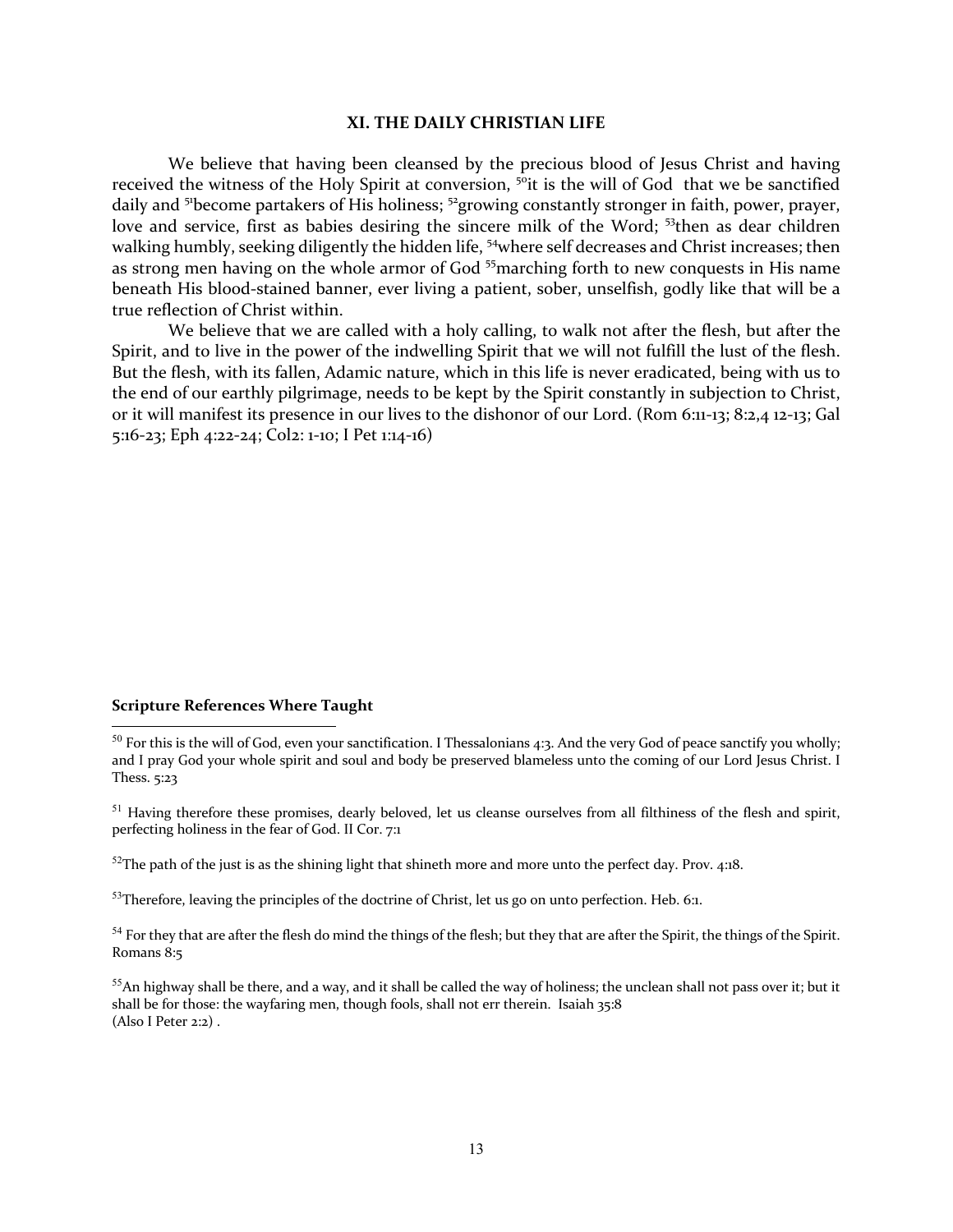#### **XII. BAPTISM AND THE LORD'S SUPPER**

We believe that water baptism  $56$ in the name of the Father and of the Son and of the Holy Ghost, according to the command of our Lord, is a blessed outward sign of an inward work. It is a beautiful and solemn emblem reminding us that ever as our Lord died upon the cross of Calvary  $\frac{57}{50}$  we reckon ourselves now dead indeed unto sin, and the old nature nailed to the tree with Him, and that even as He was taken down from the tree and buried, <sup>58</sup>so we are buried with Him by baptism into death: that like as Christ was raised up from the dead by the glory of the Father, even so we should walk in newness of life.

We believe in <sup>59</sup>commemorating and observing of the Lord's supper by the sacred use of the broken bread, a precious type of the Bread of Life even Jesus Christ, whose body was broken for us; and by the juice of the vine, a blessed type which should ever remind the participant of the shed blood of the Savior who is the true Vine of which His children are the branches. This ordinance is as a glorious rainbow that spans the gulf of the years between Calvary and the coming of the Lord, when in the Father's kingdom, He will partake anew with His children; and that the serving and receiving of this blessed sacrament should be ever preceded by the most solemn heart-searching, <sup>60</sup>self-examination, forgiveness and love toward all men, that none partake unworthily and drink condemnation to his own soul.

<sup>&</sup>lt;sup>56</sup> Go ve therefore, and teach all nations, baptizing them in the name of the Father, and of the Son, and of the Holy Ghost. Matt. 28:19. (Also Acts 1:47, 48; Gal. 3:27, 28.)

 $57$ Therefore, we are buried with Him by baptism into death: that like as Christ was raised up from the dead by the glory of the Father, even so we also should walk in newness of life. Romans 6:4 (Also Col. 2:12; I Peter 3:20, 21; Acts 22:16).

<sup>&</sup>lt;sup>58</sup>Then they that gladly heard His Word were baptized: and the same day there were added unto them about three thousand souls. Acts 2:41 (Also Matt. 28:19, 20).

 $59$ For as often as ye eat this bread, and drink this cup, ye do show the Lord's death till He come. I Cor. 11:26. But let a man examine himself, and so let him eat of that bread, and drink of that cup. I Cor. 11:28

 $60$ Examine yourselves, whether ye be in the faith; prove your own selves. II Cor. 13:5.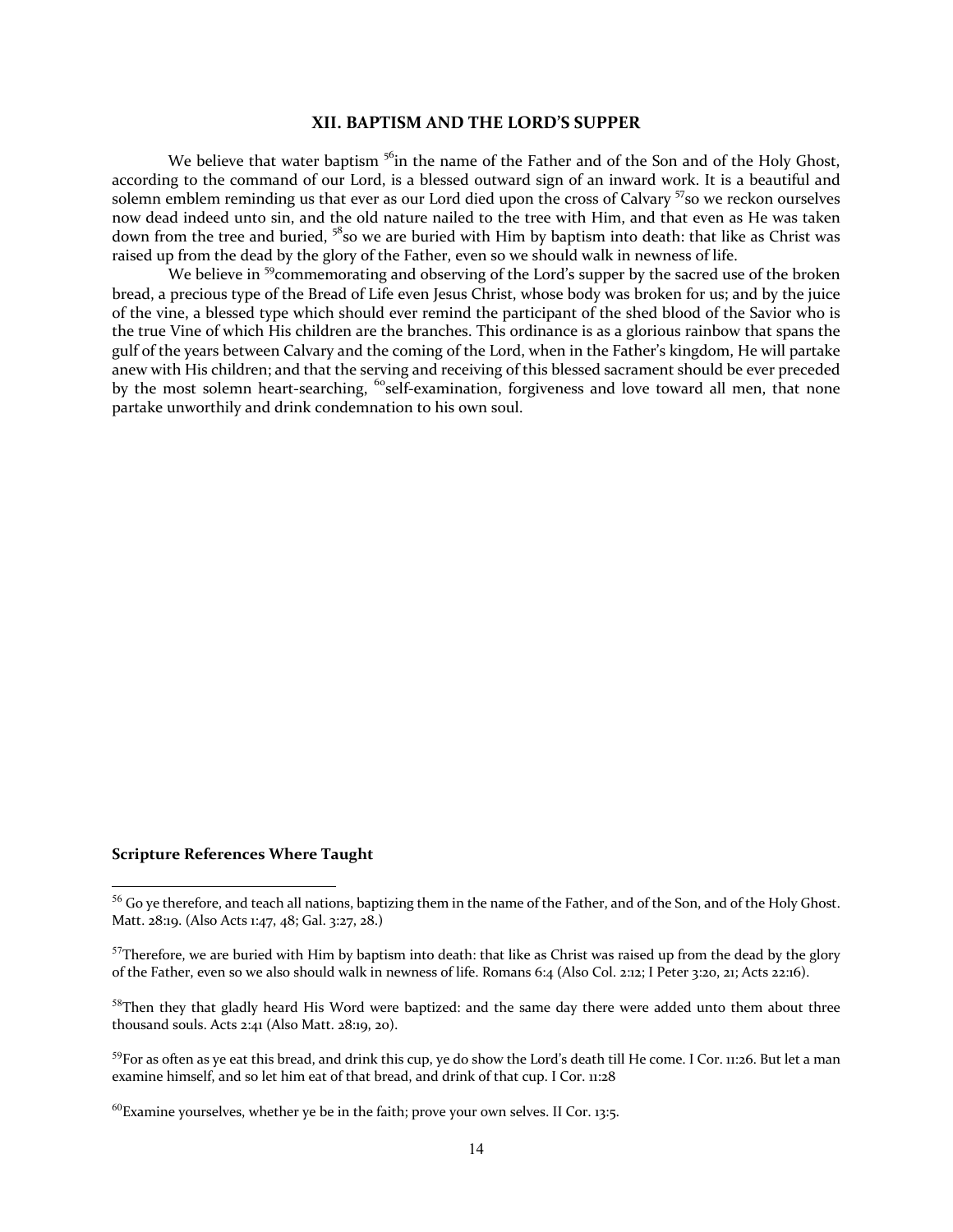# **XIII. THE BAPTISM OF THE HOLY SPIRIT**

We believe that the baptism of  $61$ <sup>the</sup> Holy Spirit is the incoming of the promised Comforter in mighty and glorious fullness  $62$  to endue the believer with power from on high; to glorify and exalt the Lord Jesus; to give inspired utterance in witnessing of Him; to foster the spirit of prayer, holiness, sobriety; to equip the individual and the church for practical, efficient, joyous, Spirit-filled soul-winning in the fields of life, and that this being still the dispensation of the Holy Spirit, the believer may have every reason to expect His incoming to be after the same  $63$ manner as that in which He came upon  $^{64}$  Jew and Gentile alike in Bible days, and  $^{65}$  as recorded in the Word, that it may be truly said of us as of the house of Cornelius: the Holy Ghost fell on them as on us at the beginning.

 $61$  I will pray the Father, and He shall give you another Comforter, that He may abide with you forever; even the Spirit of truth; whom the world cannot receive, because it seeth Him not, neither knoweth Him; but ye know Him; for He dwelleth wit you, and shall be in you. John 14:16, 17

 $62$ For John truly baptized with water; but ye shall be baptized with the Holy Ghost...Ye shall receive power, after that the Holy Ghost is come upon you: and y shall be witnesses unto me, both in Jerusalem, and in all Judea, and in Samaria, and unto the uttermost part of the earth. Acts 1:5, 8 63

And they were all filled with the Holy Ghost, and began to speak with other tongues, as the Spirit gave them utterance. Acts 2:4 64

Then they laid their hands on them, and they received the Holy Ghost. Acts 8:17

<sup>&</sup>lt;sup>65</sup> While Peter yet spake these words, the Holy Ghost fell on all them which heard the word. And they of the circumcision which believed were astonished, as many as came with Peter because that on the Gentiles also was poured out the gift of the Holy Ghost. For they heard them speak with tongues, and magnify God. Acts 10:44-46.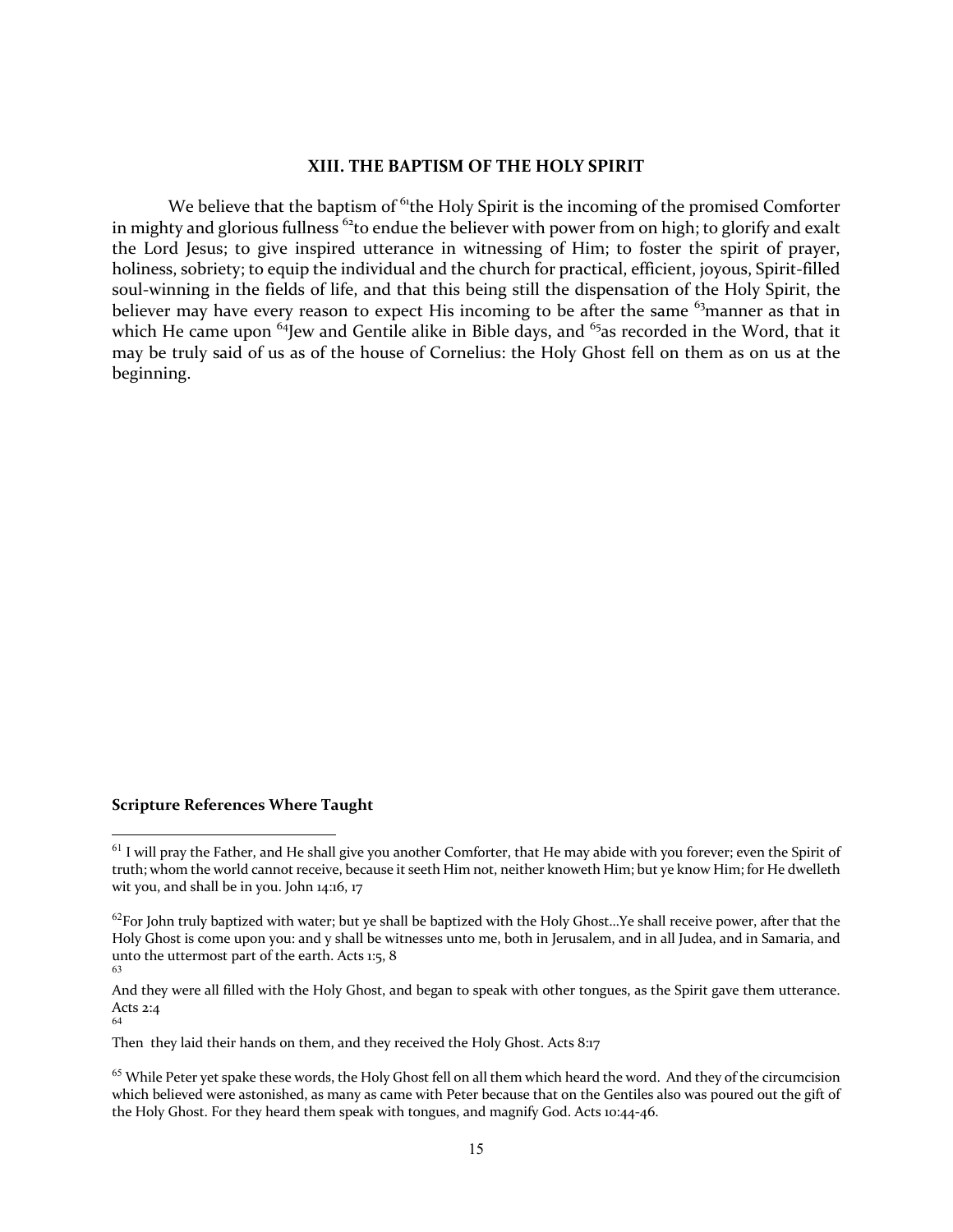#### **XIV. THE GIFTS AND FRUITS OF THE HOLY SPIRIT**

We believe that the Holy Spirit has the following <sup>66</sup>gifts to bestow upon the believing church of the Lord Jesus Christ: <sup>67</sup>wisdom, knowledge, faith, healing, miracles, prophecy, discernment, tongues, interpretation; but that, according to the degree of grace and faith possessed by the recipient, these gifts are divided to every man severally, as He, the Holy Spirit, will. They are to be most earnestly desired and coveted,  $^{68}$ in the order and proportion wherein they prove most edifying and beneficial to the church, and  $^{69}$ the fruit of the Spirit: love, joy, peace, long-suffering, gentleness, goodness, faith, meekness, temperance, should be put forth, <sup>70</sup>cultivated, and diligently guarded as the resultant adornment, the constant, eloquent, and irrefutable evidence of a Spirit-filled life.

<sup>66</sup> Concerning spiritual gifts, brethren, I would not have you ignorant….Covet earnestly the best gifts. I Cor. 12:1, 31. But all these worketh that one and the selfsame Spirit, dividing to every man severally as He will. I Cor. 12:11

 $67$  Even so ye, forasmuch as ye are zealous of spiritual gifts, seek that ye may excel to the edifying of the church. I Cor. 14:12.

<sup>&</sup>lt;sup>68</sup> Having then gifts according to the grace that is given to us, whether prophecy, let us prophesy according to the proportion of faith; or ministry, let us wait upon our ministering: or he that teacheth, on teaching; or he that exhorteth on exhortation; he that giveth, let him do it with simplicity; he that ruleth, with diligence; he that showeth mercy, with cheerfulness. Romans 12:6-8

 $69$  Herein is My Father glorified, that ye bear much fruit; so shall ye be My disciples. John 15:8 70

And now also the axe is laid upon the root of the trees: every tree, therefore, which bringeth not forth good fruit is hewn down, and cast into the fire. Luke 3:9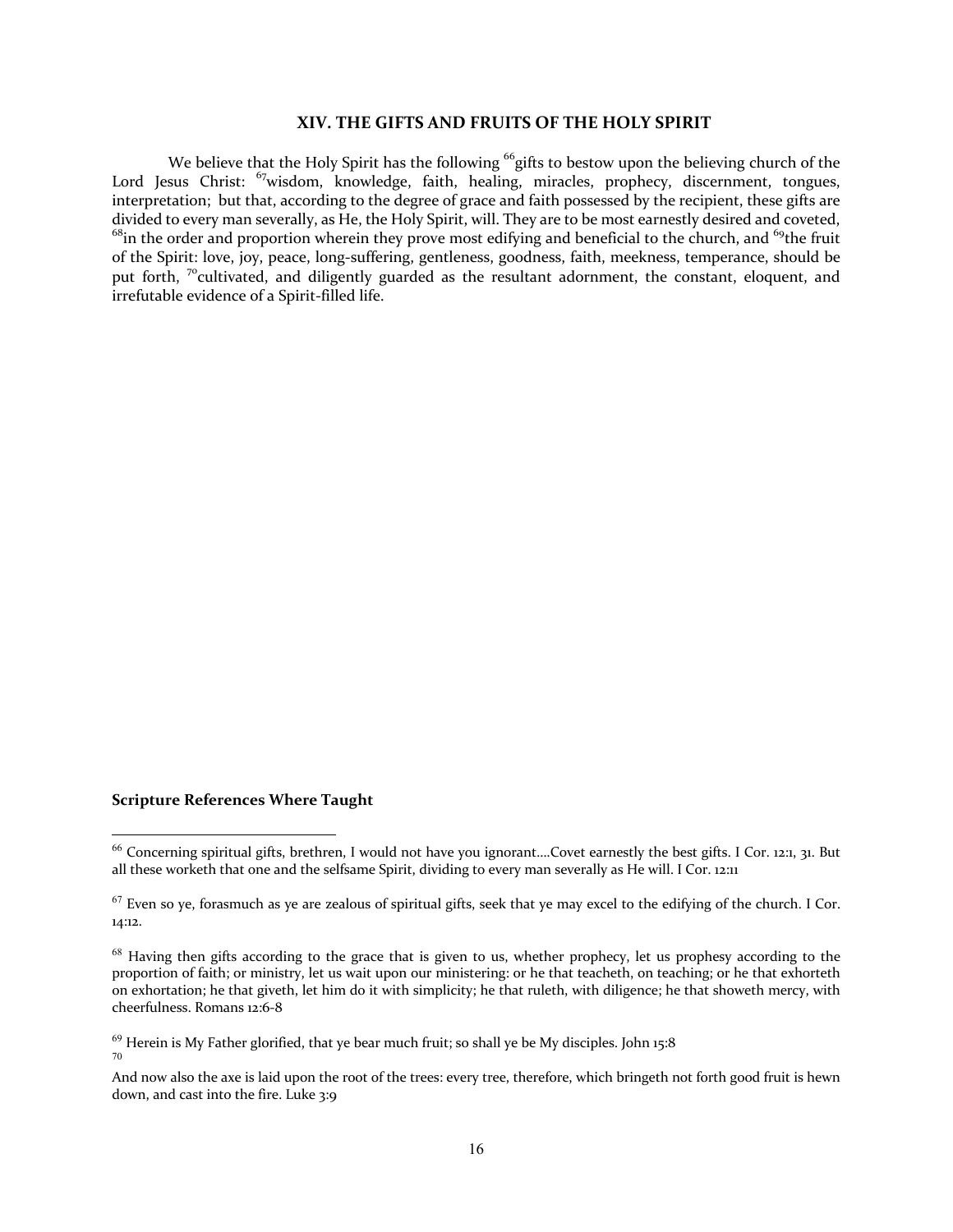#### **XV. DIVINE HEALING**

We believe that divine healing is the power of the Lord Jesus Christ  $\tau$  to heal the sick and the afflicted in answer to believing prayer, that He who is the same <sup>72</sup>yesterday, today and forever has never changed but is <sup>73</sup>still an all-sufficient help in the time of trouble, able to meet the needs of, and quicken into newness of life the body, as well as the soul and spirit in answer to the <sup>74</sup>faith of them who ever <sup>75</sup>pray with submission to His divine and sovereign will.

 $71$ Himself took our infirmities, and bare our sicknesses. Matthew 8:17.

 $72$  Whether is easier to say, Thy sins be forgiven thee; or to say Arise, and walk? Matthew 9:5.

 $73$ These signs shall follow them that believe; in my name shall they cast out devils; they shall speak with new tongues; they shall take up serpents; and if they drink any deadly thing, it shall not hurt them/ they shall lay hands on the sick, and they shall recover. Mark 16:17, 18.

 $74$ And now, Lord, behold their threatenings; and grant unto Thy servants, that with all boldness they shallspeak Thy Word, by stretching forth Thine hand to heal; that signs and wonders may be done by the name of Thy holy child Jesus. Acts 4:29, 30.

 $75$ Is any sick among you? Let him call for the elders of the church: and let them pray over him, anointing him with oil in the name of the Lord: and the prayer of faith shall save the sick, and the Lord shall raise him up; and if he have committed sings, they shall be forgiven him. Confess your faults one to another, and pray one for another, that ye may be healed. James 5:14-16.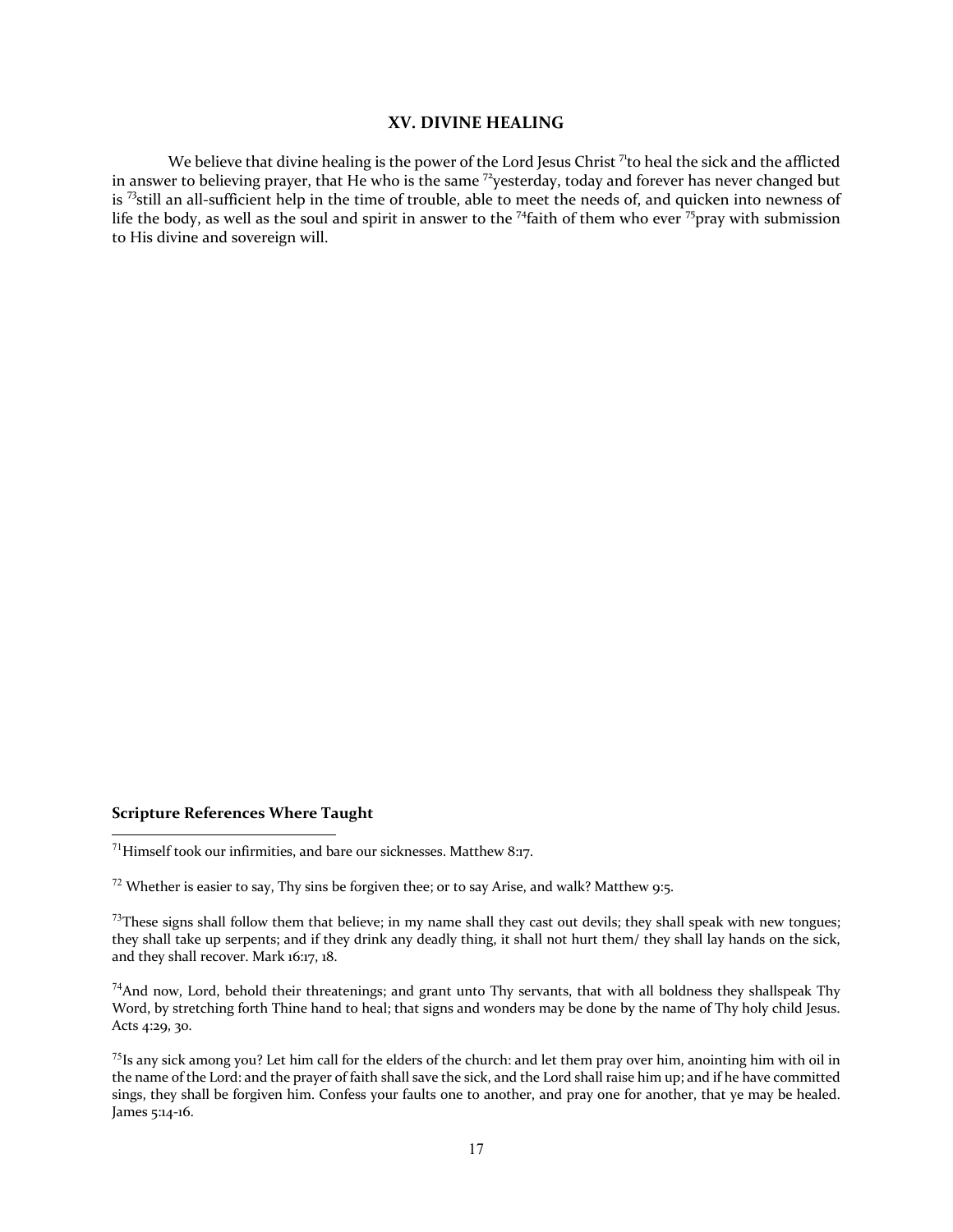### **XVI. THE SECOND COMING OF CHRIST**

We believe that the second coming of Christ is personal and imminent, that He will descend from Heaven  $\frac{7}{6}$ in the clouds of glory with the voice of the archangel and with the trump of God, and that at this hour, which no man knoweth beforehand, the dead in Christ shall rise, then the  $\tau$  redeemed that are alive and remain shall be caught up together with them in clouds, to meet the Lord in the air, and that so shall they ever be with the Lord. Further, seeing that a thousand years is as a day with the Lord, and  $78$  that no man knoweth the hour of His appearance, which we believe to be near at hand, each day should be lived as though His coming were imminent.

**<sup>79</sup>**Expected to appear at even, yet in obedience to His explicit command, "Occupy till I come," the work of spreading the gospel, the sending forth of missionaries, and the general duties for the upbuilding of the church <sup>80</sup>should be carried on as diligently, and thoroughly, as though neither ours nor the next generation should live in the flesh to see that glorious day.

 $76$  For the Lord Himself shall descend from heaven with a shout, with the voice of the archangel, and with the trump of God: and the dead in Christ shall rise first: then we which are alive and remain shall be caught up together with them in the clouds, to meet the Lord in the air: and so shall we ever be with the Lord. I Thess. 4:16, 17.

 $77$ ...Denying ungodliness and worldly lusts we should live soberly, righteously, and godly, in this present world; looking for that blessed hope, and the glorious appearing of the great God and our Saviour Jesus Christ. Titus 2:12, 13.

 $^{78}$ But of that day and hour knoweth no man, no, not the angels of heaven, but my Father only. Watch, therefore: for ye know not what hour your Lord doth come. Therefore, be ye also ready: for in such an hour as ye think not, the Son of man cometh. Matthew 24:36, 42, 44.

 $79$ Christ was once offered to bear the sins of many; and unto them that look for Him shall He appear the second time without sin utno salvation. Hebrews 9:28.

<sup>80</sup>…Occupy till I come. Luke 19:13.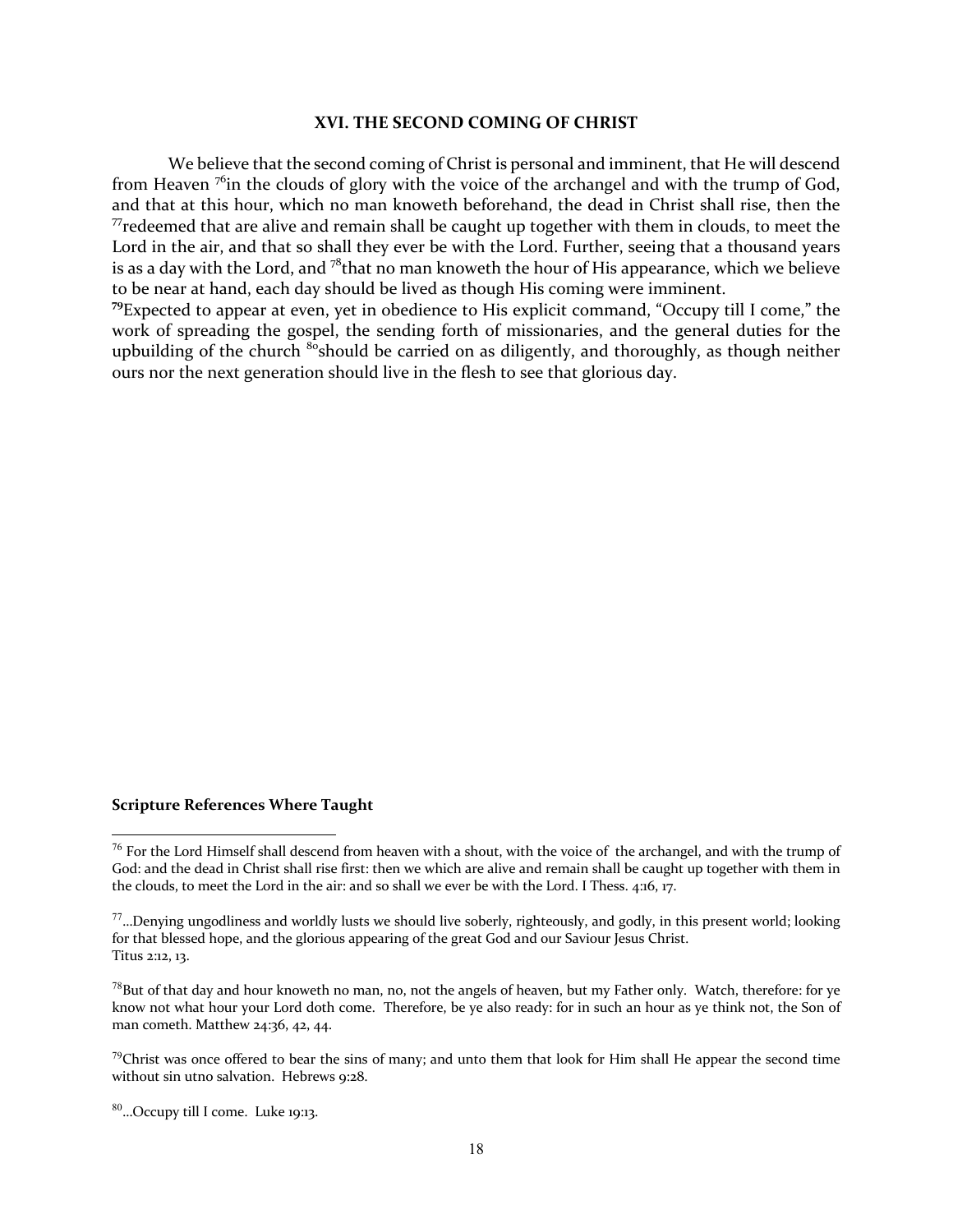# **XVII. THE FINAL JUDGMENT**

We believe that the dead both small and great shall be raised up and stand with the living before the  $81$ <br>biliudgment seat of God; and that when a solemn and awful separation shall take place wherein the  $82$ wicked shall be adjudged to everlasting punishment and the righteous to life eternal, and that this judgment will fix forever the final state of men in heaven or in hell on principles of righteousness as set forth in His holy Word.

 $81$  For we must all appear before the judgment seat of Christ; that every one may receive the things done in his body, according to that he hath done, whether it be good or bad. IICorinthians 5:10

<sup>82</sup>The Son of man shall send forth His angles, and they shall gather out of His kingdom all things that offend, and them which do iniquity; and shall cast them into a furnace of fire: there shall be wailing and gnashing of teeth. Then shall the righteous shine forth as the sun in the kingdom of their Father. Who hath ears to hear, let him hear. Matthew 13:41-43,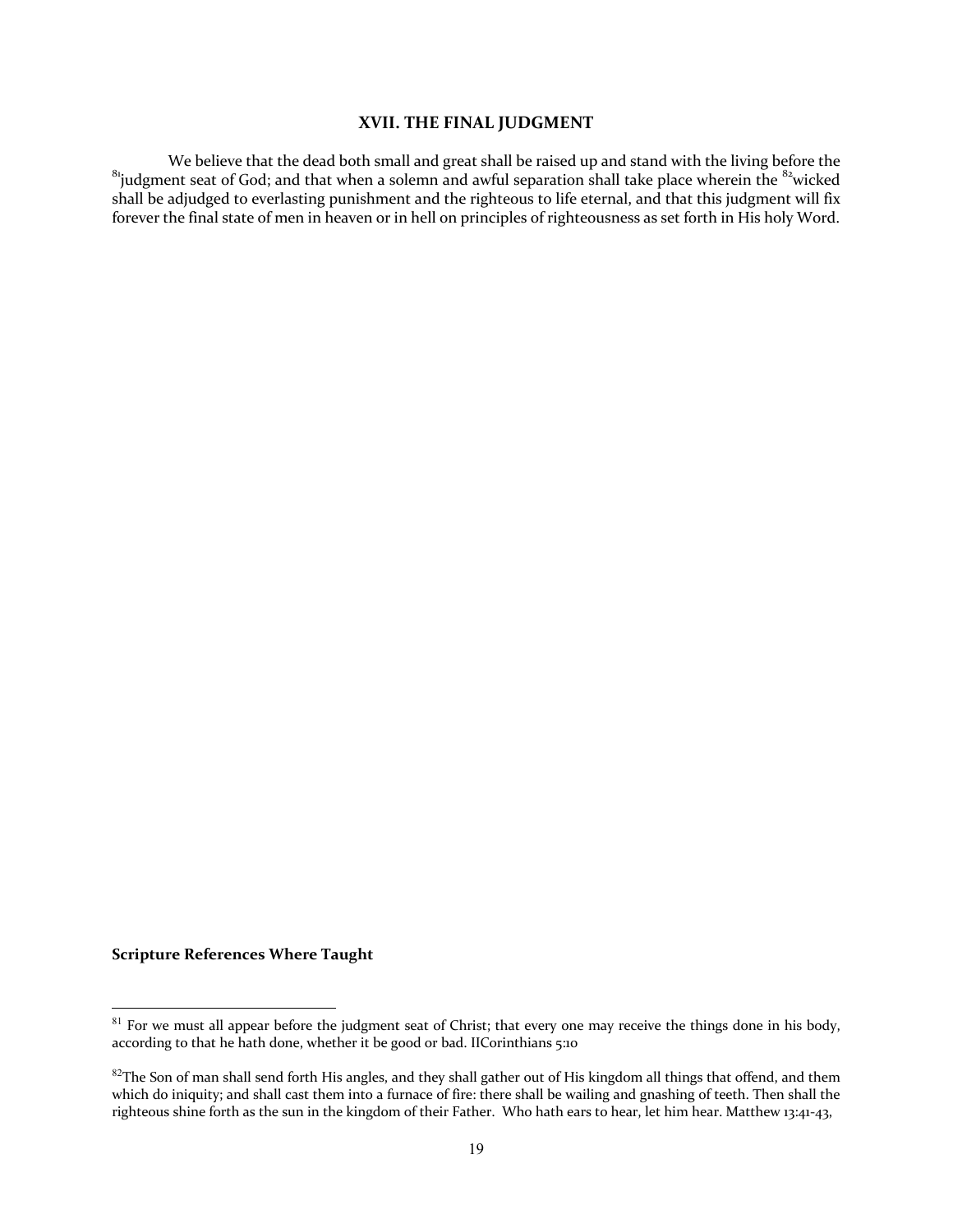### **XVIII. HEAVEN**

We believe that Heaven is the  $83$ indescribably glorious habitation of the living God, that thither the Lord as <sup>84</sup>gone to prepare a place for His children; and that unto this four-square city, whose builder and maker is God, the earnest believers who have washed their robes in the blood of the Lamb and have overcome by the word of their testimony will be carried; that the Lord Jesus Christ will present them to the Father without spot or wrinkle, and there in unutterable joy they will ever behold His wonderful face, in an everlasting kingdom whereunto comes no <sup>85</sup>darkness nor light, neither sorrow,  $^{86}$ tears, pain, nor  $^{87}$ death, and wherein hosts of attending angels sweep their harps, sing the praises of our King, and bowing down before the throne, cry: "Holy, holy, holy."

<sup>&</sup>lt;sup>83</sup> Eye hath not seen nor ear heard, neither have entered into the heart of man, the things which God hath prepared for them that love Him. I Corinthians 2:9.

<sup>84</sup>In my Father's house are many mansions; if it were not so I would have told you. I go to prepare a place for you. John 14:2.

<sup>&</sup>lt;sup>85</sup>And there shall be no night there; and they need no candle, neither light of the sun; for the Lord God giveth them light: and they shall reign forever and ever. Rev. 22:5.

<sup>86</sup>And God shall wipe away all tears from their eyes; and there shall be no more death, neither sorrow, nor crying, neither shall there be nay more pain; for the former things are passed away. Rev. 21:4.

<sup>&</sup>lt;sup>87</sup>Therefore are they before the throne of God, and sever Him day and night in His temple: and He that sitteth on the throne shall dwell among them. They shall hunger no more; neither thirst any more; neither shall the sun light upon them, nor any heat. For the Lam, which is in the midst of the throne, shall feed them, and shall lead them unto living fountains of water. Rev. 7:15-17.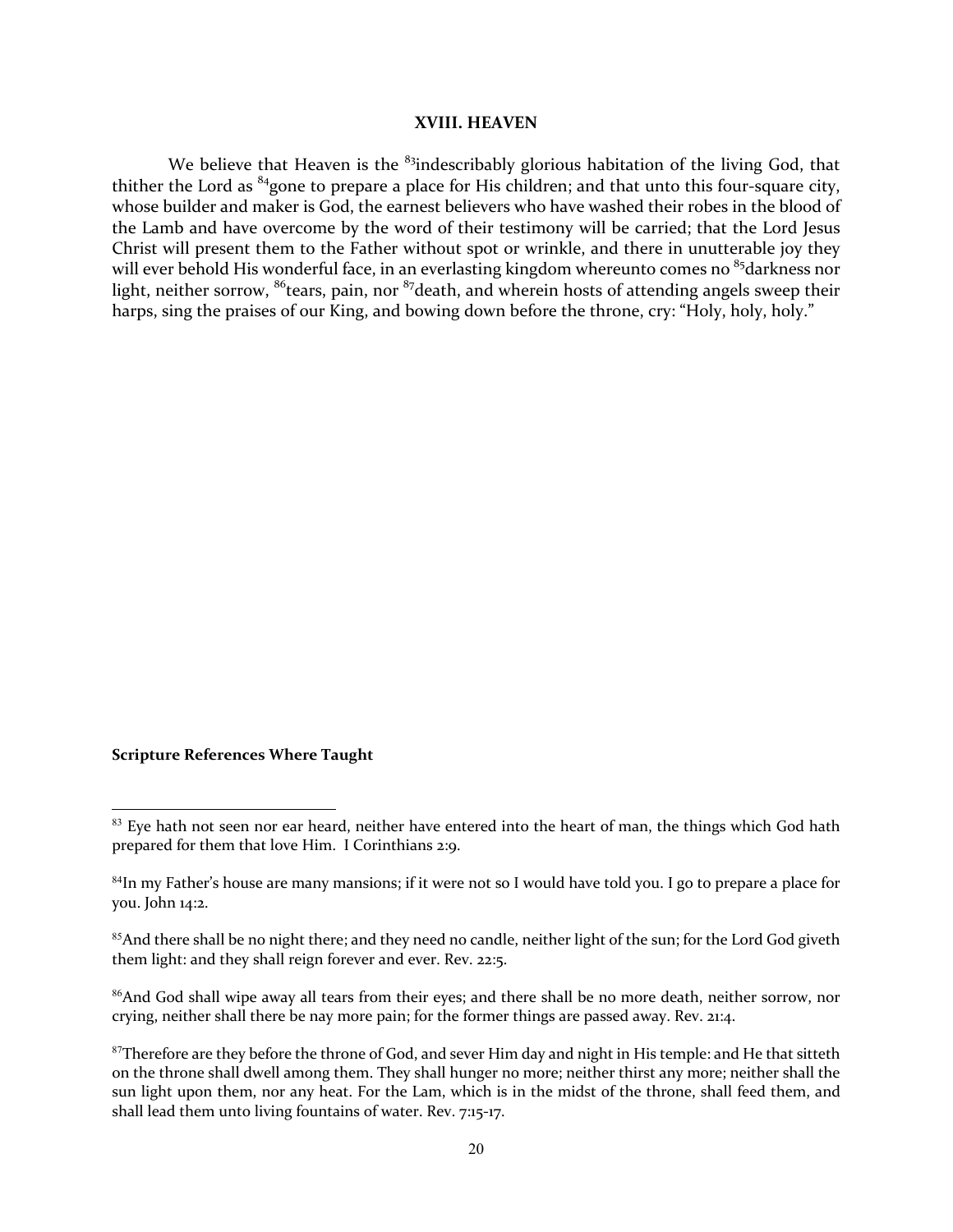#### **IXX. HELL**

We believe that hell is a place of outer darkness and deepest sorrow, where the worm dieth not and the fire is not quenched, a place prepared for the devil and his angels where there shall be weeping and <sup>88</sup> wailing and gnashing of teeth, a place of grief and eternal regret on the part of them who have rejected the mercy, love and tenderness of the crucified Savior, choosing death rather than life. We affirm that there, into a <sup>89</sup>lake that burns with fire and brimstone, shall be cast the <sup>90</sup>unbelieving, the abominable, the murderers, sorcerers, idolaters, all liars, and they who <sup>91</sup>have rejected and spurned the love and sacrifice of a bleeding Redeemer, —passing the cross to their doom, <sup>92</sup>in spite of every entreaty and warning of the Holy Spirit.

<sup>88</sup> The Son of man shall send forth His angles, and they shall gather out of His kingdom all things that offend, and them which do iniquity; and shall cast them into a furnace of fire: there shall be wailing and gnashing of teeth. Matthew 13:41, 42.

<sup>&</sup>lt;sup>89</sup>And the devil that deceived them was cast into the lake of fire and brimstone, where the beast and the false prophet are, and shall be tormented day and night forever and ever. And whosoever was not found written in the book of life was cast into the lake of fire. Rev. 20:10, 15.

 $90$ The same shall drink of the wrath of god, which is poured out without mixture into the cup of his indignation; and he shall be tormented with fire and brimstone in the presence of the holy angels, and in the presence of the Lamb; and the smoke of their torment ascendeth up forever and ever. Rev. 14:10, 11

 $91$ Then shall He say unto them...Depart from me, ye cursed, into everlasting fire, prepared for the devil and his angels. Matt. 25:41. And if thy hand offend thee, cut it off: it is better for thee to enter into life maimed, than having two hands to go into hell, into the fire that never shall be quenched: where their worm dieth not and the fire is not quenched. Mark 9:43, 44.

 $92^{\circ}$ ...As I live, saith the Lord God, I have no pleasure in the death of the wicked; but that the wicked turn from his way and live; turn ye from your evil ways; for why will ye die, O house of Israel? Ezek. 33:11.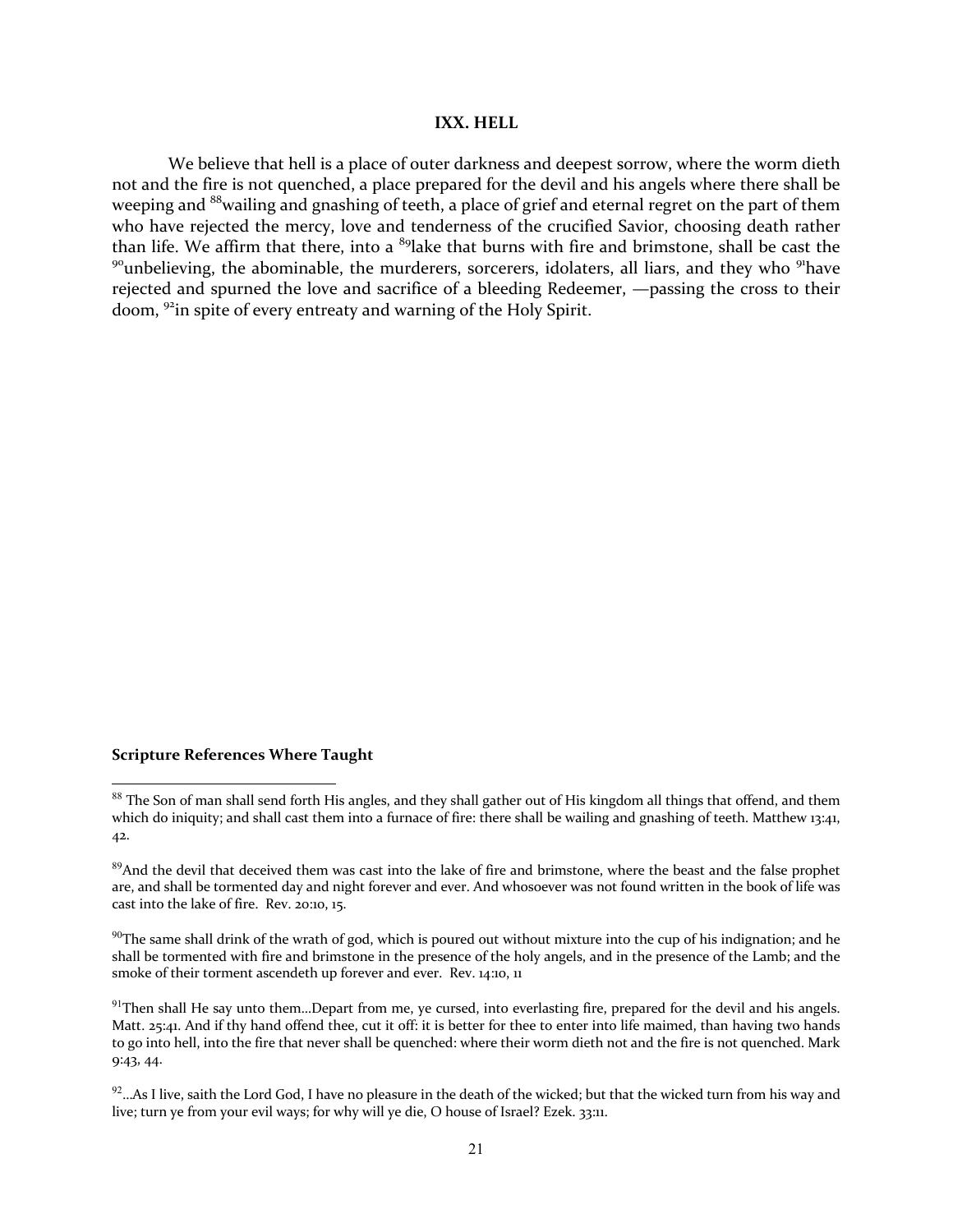#### **XX. WORLD MISSIONS & EVANGELISM**

We believe that God has called the church to continue the ministry of Christ in the earth by proclaiming the Gospel message afar and nearby. The church is to be an assembly of people gathered together for the purpose of evangelizing the world for Jesus. Through urban or rural missions, the message of Christ is to be presented nationally & internationally. Literature and media, and other technologies, are effective means for reaching the lost and are to be utilized to their fullest potential.

Seeing then that all these things shall be dissolved, and that the end of all things is at hand, we believe that the redeemed children of the Lord Jehovah <sup>93</sup>should rise and shine forth as a light that cannot be hid, a city set upon a hill, <sup>94</sup>speeding forth the gospel to the ends of the earth, girding the globe with the message of salvation, declaring with burning zeal and earnestness the whole council of God; that when the Lord of Glory shall appear, they shall be found standing, with their loins girded about with truth, their activities and ministry laden down with the wealth of jewels they have won and guarded for Him, the precious <sup>95</sup>souls, whom, by their faithful testimony they have been instrumental in leading from <sup>96</sup> darkness into light. Further, we affirm that soul winning is  $97$ the one big responsibility of the church upon earth. Therefore every weight and hindrance which would tend to quench the flame or hamper the efficiency of <sup>98</sup>world-wide evangelism should be cut off and cast away as unworthy of the church, <sup>99</sup>detrimental to the most sacred cause of Christ and contrary to  $^{100}$ the great commission by our Lord.

# **Scripture References Where Taught**

94Redeeming the time, because the days are evil. Eph. 5:16.

95...He that winneth souls is wise. Prov. 11:30.

 $96$ Let him know, that he which converteth the sinner from the error of his way shall save a soul from death, and shall hide a multitude of sins. James 5:20.

 $97$ Son of man I have made tee a watchman unto the house of Israel; therefore hear the word at my mouth, and give them warning from me. When I say unto the wicked, Thou shalt surely die; and thou givest him not warning, nor speakest to warn the wicked from his wicked way, to save his life; the same wicked man shall die in his iniquity; but his blood will I require at thine hand. Ezek. 3:17:18.

 $98$ ...Lift up your eyes, and look on the fields; for they are white already to harvest. And he that reapeth receiveth wages, and gathereth fruit unto life eternal; that both he that soweth and he that reapeth may rejoice together. And herein is that saying true, One soweth and another reapeth. John 4;35-37.

 $99$ Pray ye therefore the Lord of the harvest, that He will send forth laborers into His harvest. Matt. 9:38.

<sup>93</sup> I charge thee therefore before God, and the Lord Jesus Christ, who shall judge the quick and the dead at His appearing and His kingdom; preach the word; be instant in season, out of season; reprove, rebuke, exhort with all long-suffering and doctrine. II Tim. 4:1, 2.

 $100...$  Go ye into all the world, and peach the Gospel to every creature. Mark 16:15.